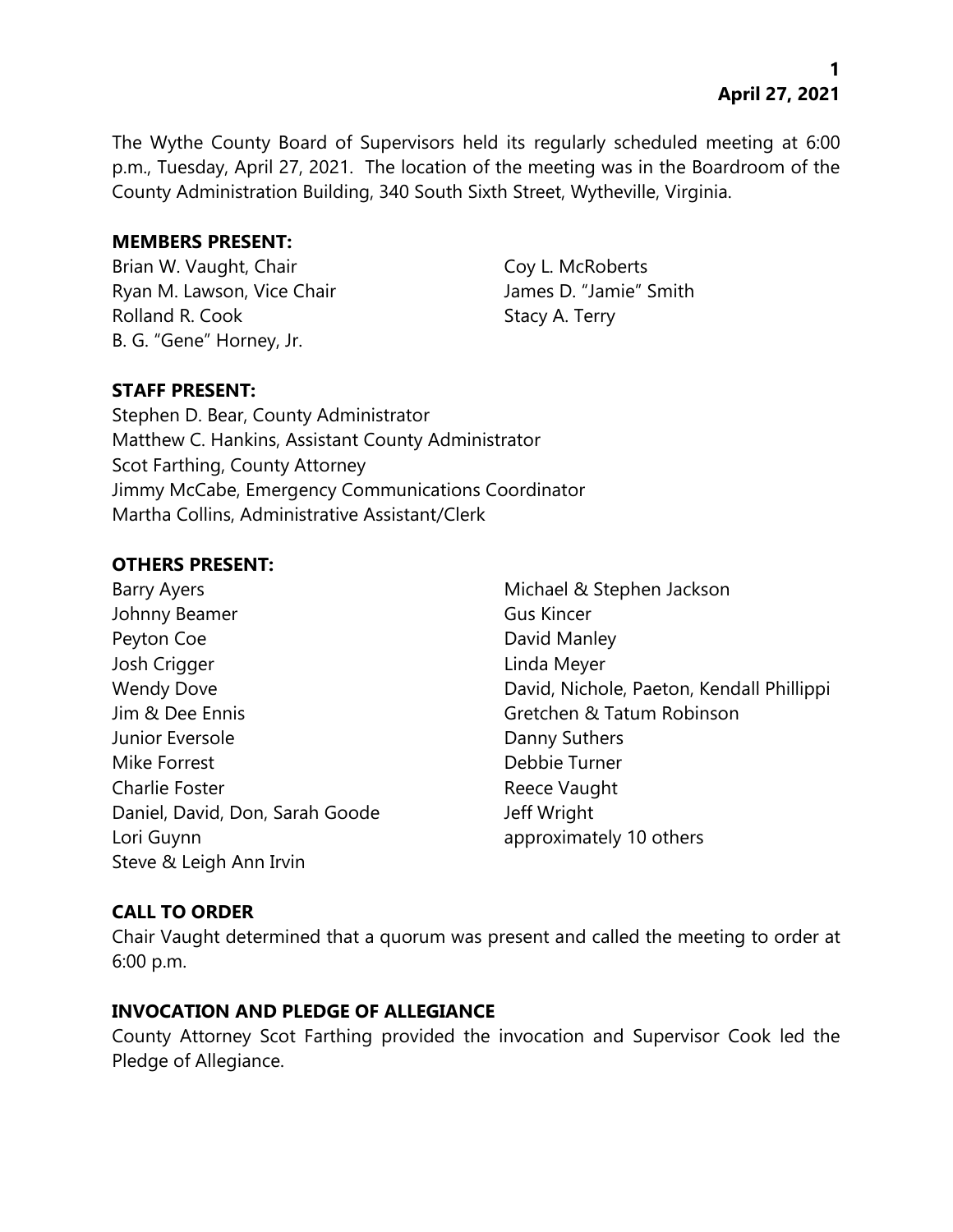# **PRESENTATION OF SPORTS RESOLUTIONS**

Supervisor Smith congratulated Kolby King of the Fort Chiswell High School Swim Team on his outstanding achievement and presented him with the following resolution:

# **WYTHE COUNTY RESOLUTION 2020-15 A RESOLUTION HONORING KOLBY KING OF THE FORT CHISWELL HIGH SCHOOL SWIM TEAM**

**WHEREAS**, Fort Chiswell High School Sophomore Kolby King completed a very successful 2019-2020 swim season; and,

**WHEREAS**, Kolby advanced to the 2019-2020 Virginia High School League State Class 1A/2A Swim & Dive Championship in Richmond, Virginia on February 20, 2020; and,

**WHEREAS**, Kolby defeated the competition capturing the 2019-2020 VHSL 1A/2A State Championship title in the 500-yard Freestyle with a time of 5:01.71; and,

**WHEREAS,** the Wythe County Board of Supervisors officially commends Kolby King for his outstanding dedication, athletic ability, and sportsmanship.

**NOW, THEREFORE, BE IT RESOLVED,** that the Wythe County Board of Supervisors presents this resolution to Kolby King in recognition of his 2019-2020 Swimming State Championship title; and

**BE IT FURTHER RESOLVED,** that a copy of this resolution be incorporated into the official minutes of the Wythe County Board of Supervisors.

Adopted this  $27<sup>th</sup>$  day of April 2021.

Supervisor Smith made a motion, seconded by Supervisor Terry, to adopt Resolution 2020-15 honoring Kolby King of the Fort Chiswell High School Swim Team.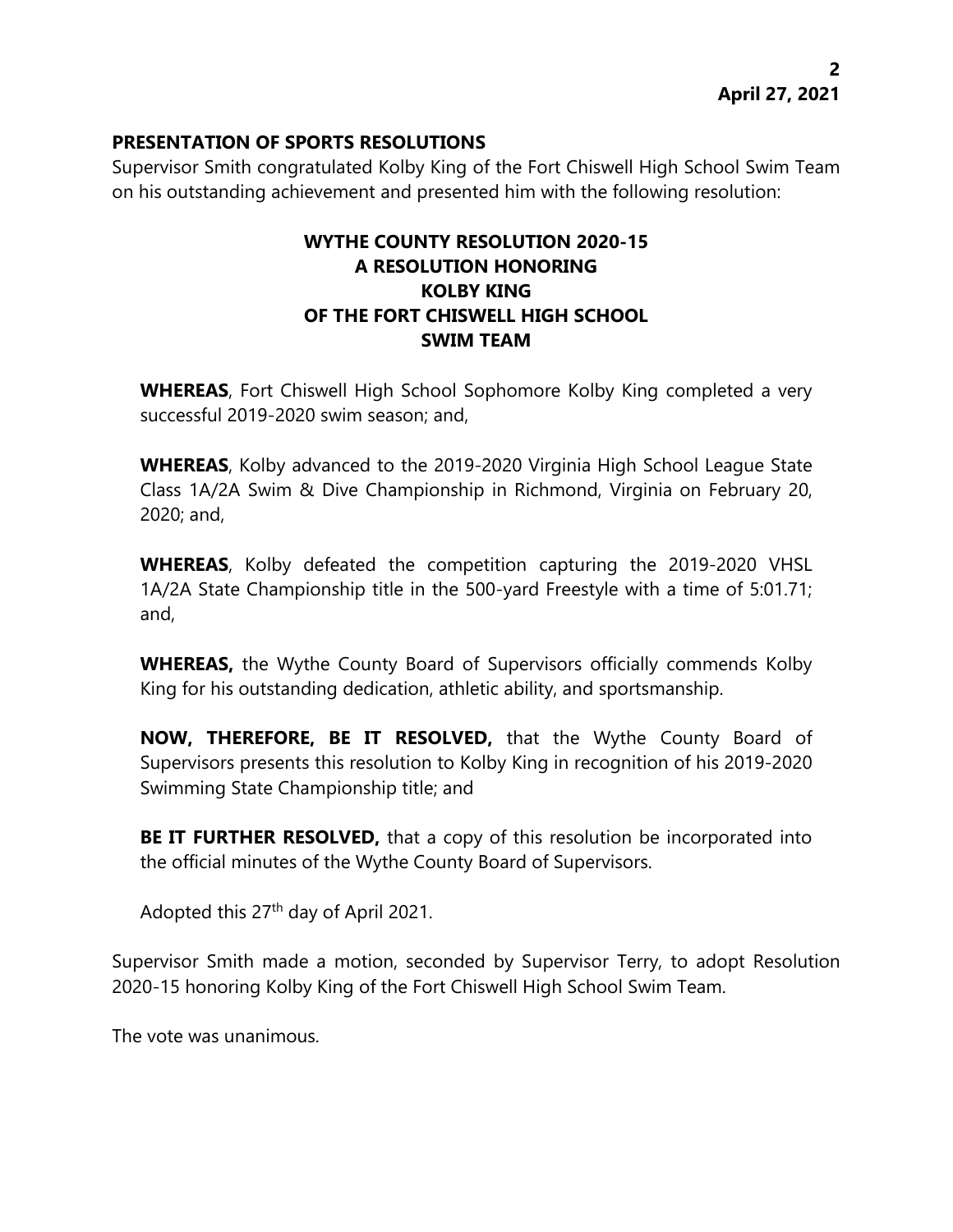Supervisor Cook congratulated the George Wythe High School Girls 200-Yard Freestyle Relay Swim Team and presented them with the following resolution:

# **WYTHE COUNTY RESOLUTION 2020-16 A RESOLUTION HONORING THE GEORGE WYTHE HIGH SCHOOL 200-YARD FREESTYLE RELAY SWIM TEAM**

**WHEREAS**, the George Wythe High School 200-yard Freestyle Relay Team, consisting of sophomore Tatum Robinson, junior Lauren Puckett, senior Gabrianna Gomez and sophomore Morgan Dalton completed a very successful 2019-2020 season; and,

**WHEREAS**, the George Wythe High School 200-yard Freestyle Relay Team advanced to the 2019-2020 Virginia High School League State Class 1A/2A Swim & Dive Championship in Richmond, Virginia on February 20, 2020; and,

**WHEREAS**, the George Wythe High School 200-Yard Freestyle Relay Team defeated the competition capturing the 2019-2020 VHSL 1A/2A State Championship title with a time of 1:48.31; and,

**WHEREAS,** the Wythe County Board of Supervisors officially commends Tatum Robinson, Lauren Puckett, Gabrianna Gomez and Morgan Dalton for their outstanding dedication, athletic ability, and sportsmanship.

**NOW, THEREFORE, BE IT RESOLVED,** that the Wythe County Board of Supervisors presents this resolution to the Relay Team in recognition of its 2019- 2020 Swimming State Championship title; and

**BE IT FURTHER RESOLVED,** that a copy of this resolution be incorporated into the official minutes of the Wythe County Board of Supervisors.

Adopted this 27<sup>th</sup> day of April 2021.

Supervisor Cook made a motion, seconded by Supervisor Horney, to adopt Resolution 2020-16 honoring the George Wythe High School 200-Yard Freestyle Relay Swim Team.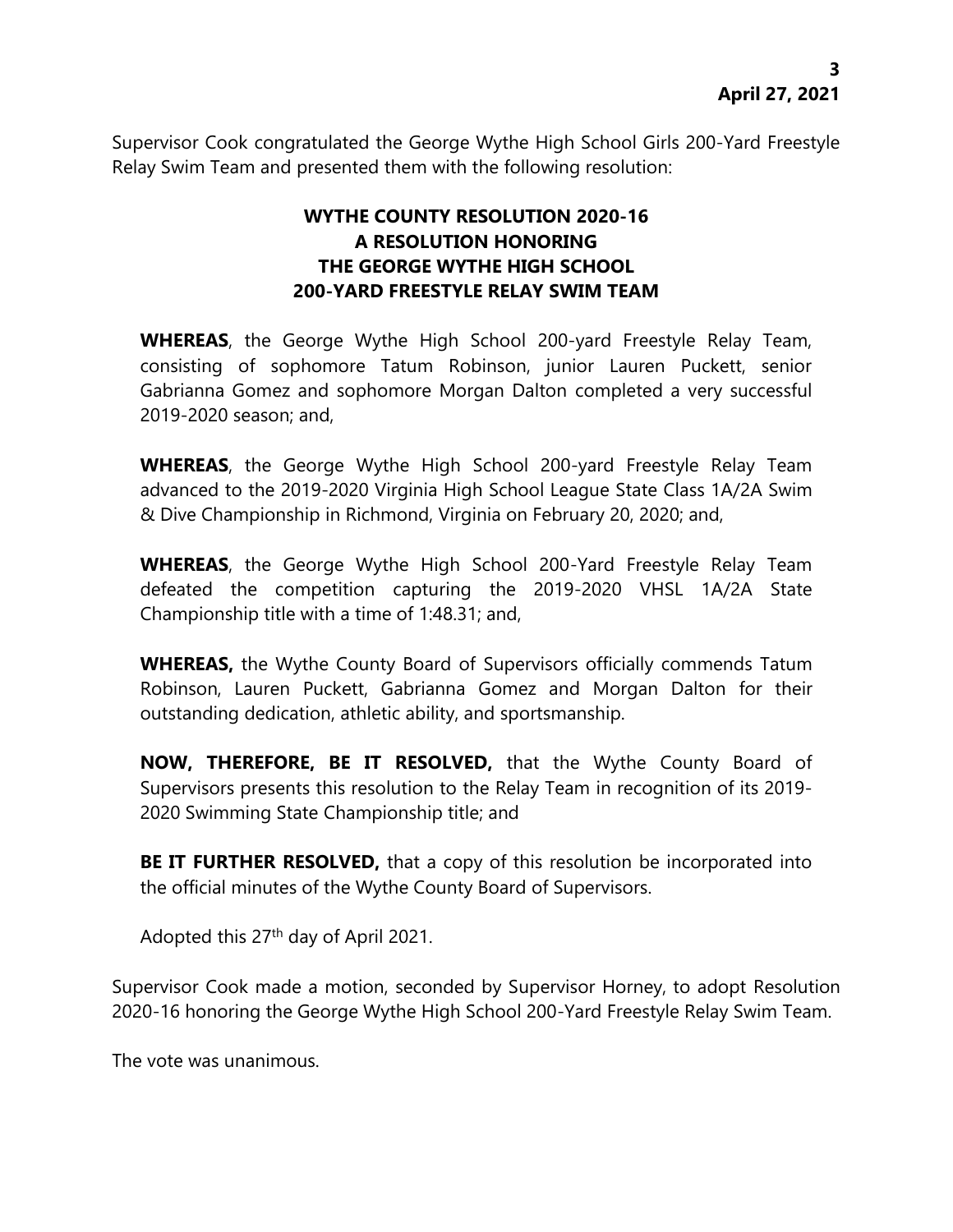Chair Vaught congratulated Tatum Robinson of the George Wythe High School Swim Team on her outstanding achievement and presented her with the following resolutions:

# **WYTHE COUNTY RESOLUTION 2020-17 A RESOLUTION HONORING TATUM ROBINSON OF THE GEORGE WYTHE HIGH SCHOOL SWIM TEAM**

**WHEREAS**, George Wythe High School Sophomore Tatum Robinson completed a very successful 2019-2020 swim season; and,

**WHEREAS**, Tatum advanced to the 2019-2020 Virginia High School League State Class 1A/2A Swim & Dive Championship in Richmond, Virginia on February 20, 2020; and,

**WHEREAS**, Tatum defeated the competition capturing two individual 2019-2020 VHSL 1A/2A State Championship titles:

# **200 Meter Individual Medley with a time of 2:10.42 100 Breast Stroke with a time of 1:08.84**

**WHEREAS,** the Wythe County Board of Supervisors officially commends Tatum Robinson for her outstanding dedication, athletic ability, and sportsmanship.

**NOW, THEREFORE, BE IT RESOLVED,** that the Wythe County Board of Supervisors presents this resolution to Tatum Robinson in recognition of her 2019-2020 Swimming State Championship title; and

**BE IT FURTHER RESOLVED,** that a copy of this resolution be incorporated into the official minutes of the Wythe County Board of Supervisors.

Adopted this 27<sup>th</sup> day of April 2021.

Supervisor Smith made a motion, seconded by Supervisor Cook, to adopt Resolution 2020-17 honoring Tatum Robinson of the George Wythe Swim Team.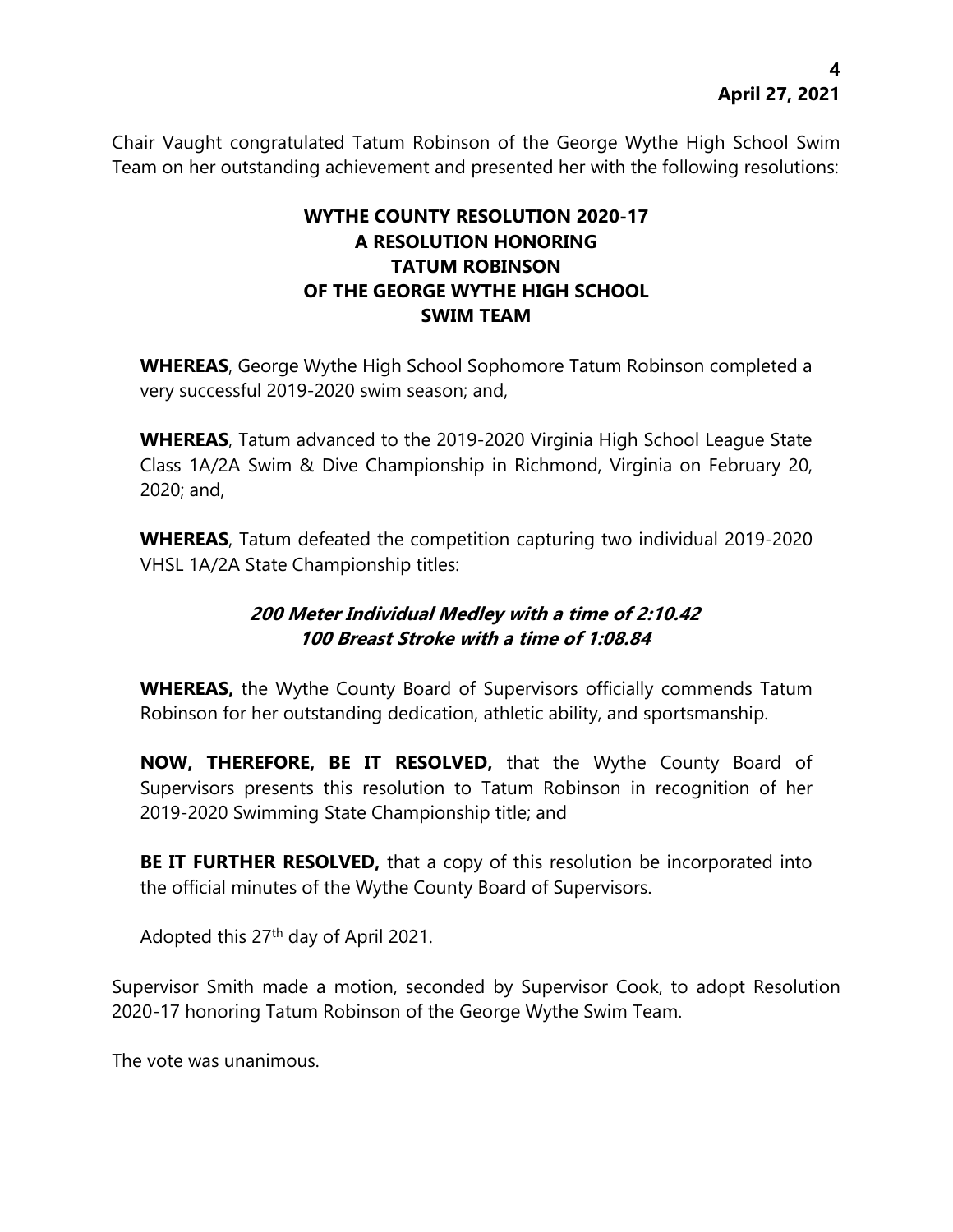# **WYTHE COUNTY RESOLUTION 2021-13 A RESOLUTION HONORING TATUM ROBINSON OF THE GEORGE WYTHE HIGH SCHOOL SWIM TEAM**

**WHEREAS**, George Wythe High School junior Tatum Robinson completed a very successful 2020-2021 swim season; and,

**WHEREAS**, Tatum advanced to the 2020-2021 Virginia High School League State Class 1A/2A Swim & Dive Championship in Christiansburg, Virginia, on March 6, 2021; and,

**WHEREAS**, Tatum defeated the competition capturing two individual 2020- 2021 VHSL 1A/2A State Championship titles:

> 200 Meter Individual Medley with a time of 2:09.73 100 Butterfly with a time of 57.92

**WHEREAS,** the Wythe County Board of Supervisors officially commends Tatum Robinson for her dedication to excellence for which we all should strive.

**NOW, THEREFORE, BE IT RESOLVED,** that the Wythe County Board of Supervisors presents this resolution to Tatum Robinson in recognition of her 2020-2021 Swimming State Championship titles; and

**BE IT FURTHER RESOLVED,** that a copy of this resolution be incorporated into the official minutes of the Wythe County Board of Supervisors.

Adopted this 27th day of April, 2021.

Supervisor Terry made a motion, seconded by Vice Chair Lawson, to adopt Resolution 2021-13 honoring Tatum Robinson of the George Wythe Swim Team.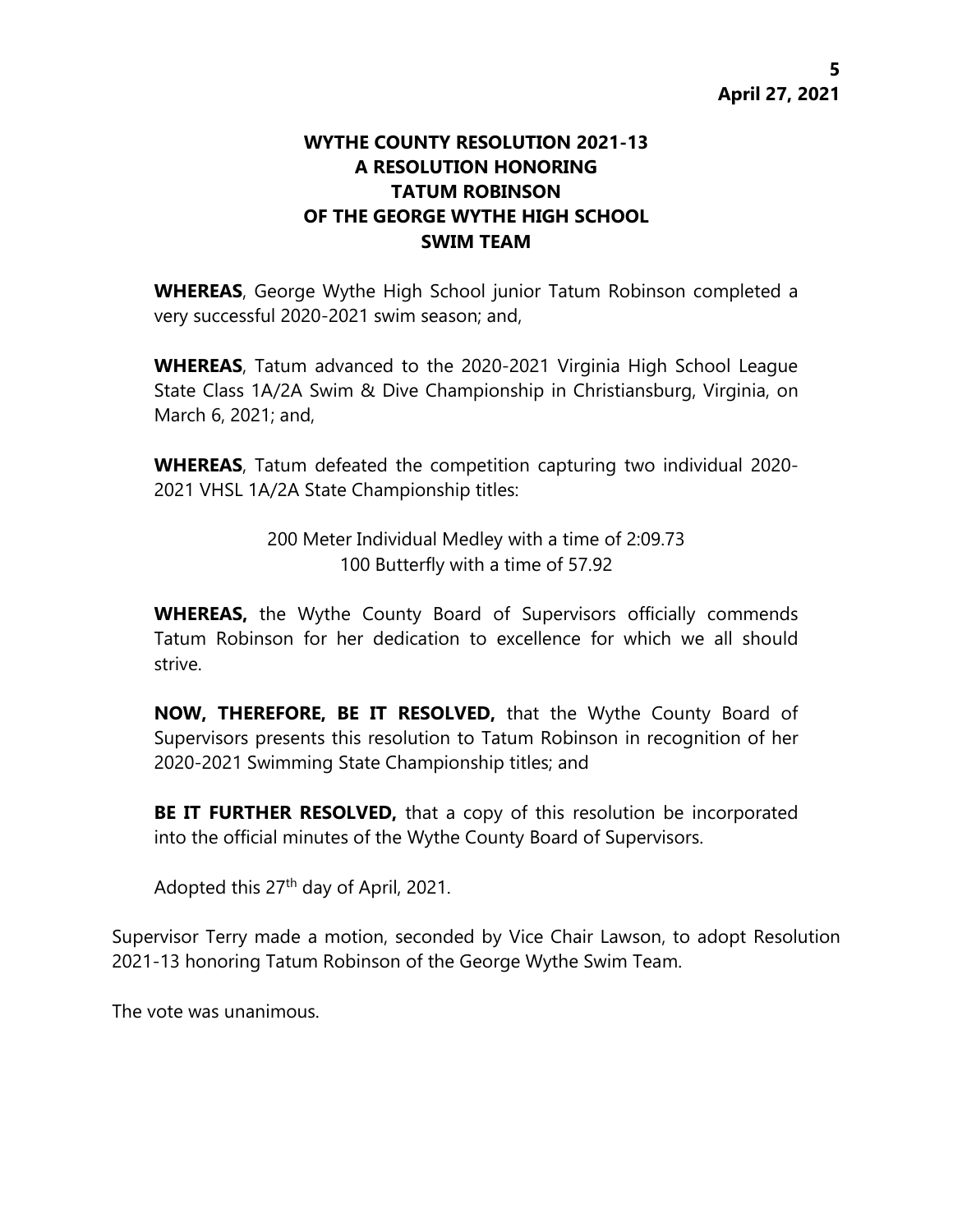Supervisor Terry congratulated the George Wythe Golf Team and their coaches on their outstanding achievement and presented them with the following resolution:

# **WYTHE COUNTY RESOLUTION 2021-14 A RESOLUTION HONORING THE GEORGE WYTHE HIGH SCHOOL GOLF TEAM**

**WHEREAS**, the George Wythe High School Golf Team completed a spectacular 2020-2021 season; and,

**WHEREAS**, the George Wythe High School Golf Team advanced to the Virginia High School League's Group 1A State Championship at River Course in Radford, Virginia on April 19, 2021; and,

**WHEREAS,** the George Wythe High School Golf Team scored a total of 304, defeating runner-up Castlewood by 46 strokes, and earning George Wythe it's fifth Virginia High School League 1A State Golf Championship in six years; and,

**WHEREAS**, senior Peyton Coe won the Virginia High School League's Class 1A individual championship with a score of 69; and,

**WHEREAS**, Benson Blevins shot a 73, Daniel Goode a 77, Paeton Phillippi an 85, Reece Vaught 115, Josh Crigger 121, with Stephen Jackson serving as alternate; and,

**WHEREAS**, Peyton Coe, Benson Blevins, Daniel Goode and Paeton Phillippi were all named to the 1A All-State Golf Team; and,

**WHEREAS,** the Wythe County Board of Supervisors officially commends the 2020-2021 George Wythe High School Golf Team comprised of Benson Blevins, Peyton Coe, Josh Crigger, Daniel Goode, Stephen Jackson, Paeton Phillippi, Reece Vaught and Coaches Johnny Beamer, Danny Suthers and Wendy Dove for their exemplary season and dedication to excellence for which we all should strive.

**NOW, THEREFORE, BE IT RESOLVED,** that the Wythe County Board of Supervisors presents this Resolution to the George Wythe High School Golf Team in recognition and appreciation of their achievements; and,

**BE IT FURTHER RESOLVED,** that a copy of this resolution be incorporated into the official minutes of the Wythe County Board of Supervisors.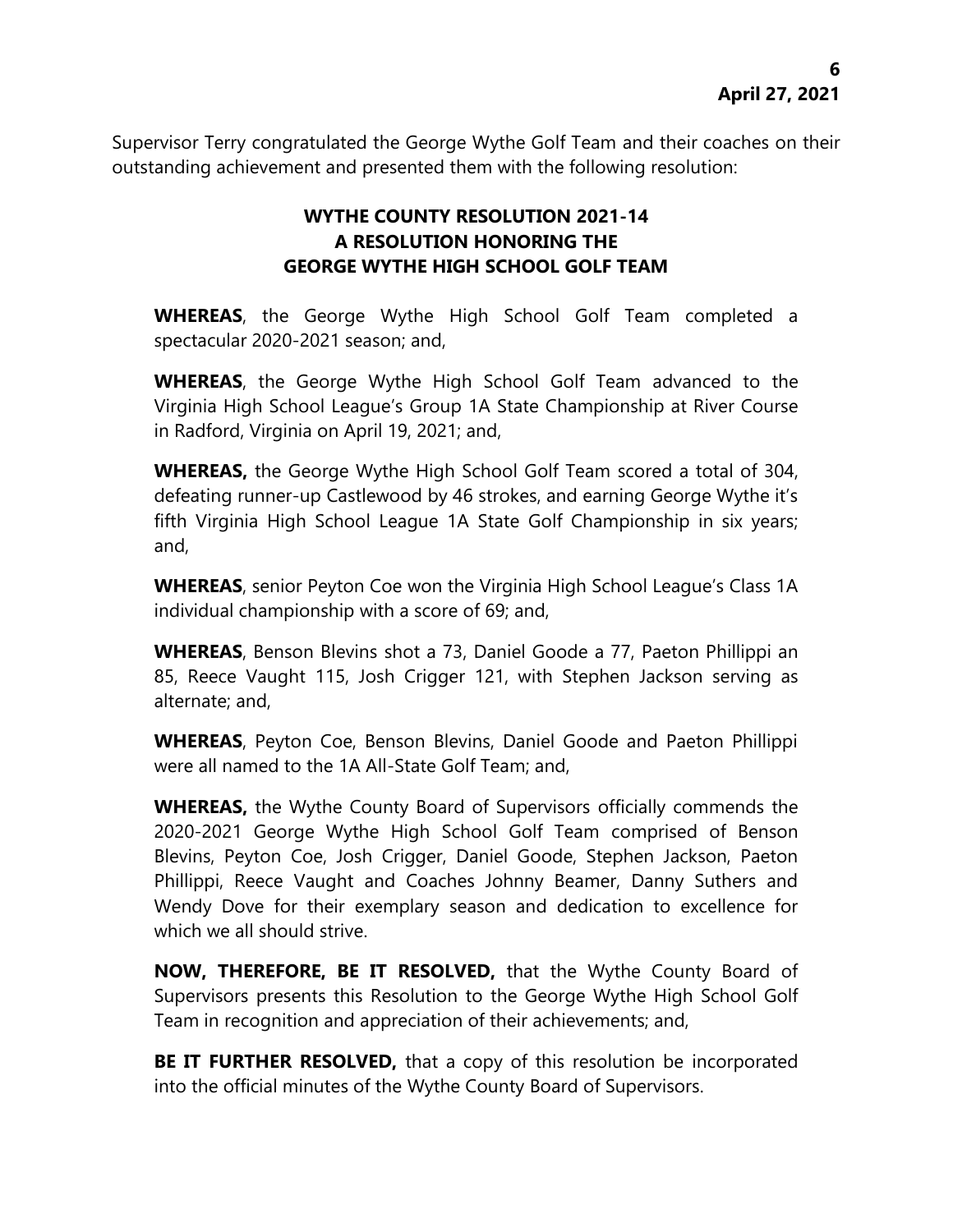Adopted this 27th day of April, 2021.

Supervisor McRoberts made a motion, seconded by Vice Chair Lawson, to adopt Resolution 2021-14 honoring the George Wythe Golf Team.

The vote was unanimous.

Chair Vaught added that Coach Johnny Beamer is the winningest coach in the history of George Wythe High School, and the Chair also commended all the parents for their support and involvement in their kids' success.

# **CITIZENS' TIME**

Chair Vaught inquired if anyone present wished to address the Board.

1. New River Issues – Mr. Jeff Wright appeared before the Board and stated "I just want to give a brief opening statement and to give some supporters back here a couple of our talking points. What I'm getting ready to say, I'm not placating you guys; I mean it from the bottom of my heart. I've worked around and in local government for 34 ½ years. It's a tough job. Most of the people that come in front of you, they're busting about something or bringing up a concern to you. I know there are a few diplomats still left out there, but you guys get the brunt of it. Come budget time, I've been in closed-door budget meetings, sometimes it gets ugly and people say nasty things and people don't talk for 20 years to each other – kind of silly. But I want you to know I appreciate what you do. Local government is a tough spot sometimes. So, I mean that. I want to mention just a couple people real quick; I know Stephen, he may have a little tougher job sometimes because he gets stuck in the middle of everybody. You got the Board of Supervisors, you got the citizens, you got budget and all this stuff. So, you know, maybe he has to take heat as did all his predecessors. Two people that I want to note; my supervisor, Coy McRoberts, and Jamie (Smith). Forgive me for calling you all by first names; I apologize for breaking protocol. But I've worked with everybody so long, it's hard. I think I know everybody pretty well except maybe Gene. But probably over a decade ago, a decade and a half, my Mom, she was retiring from the school system. They run into some bureaucratic paperwork glitches. My Mom called Coy McRoberts – boom, it got fixed. I've never forgotten that. I appreciate you, brother. Jamie, you've been through some unspeakable tragedy. I cannot imagine. I just want to say I appreciate you persevering, doing your civic duty, keeping your nose to the grindstone. So, I'm thinking about you.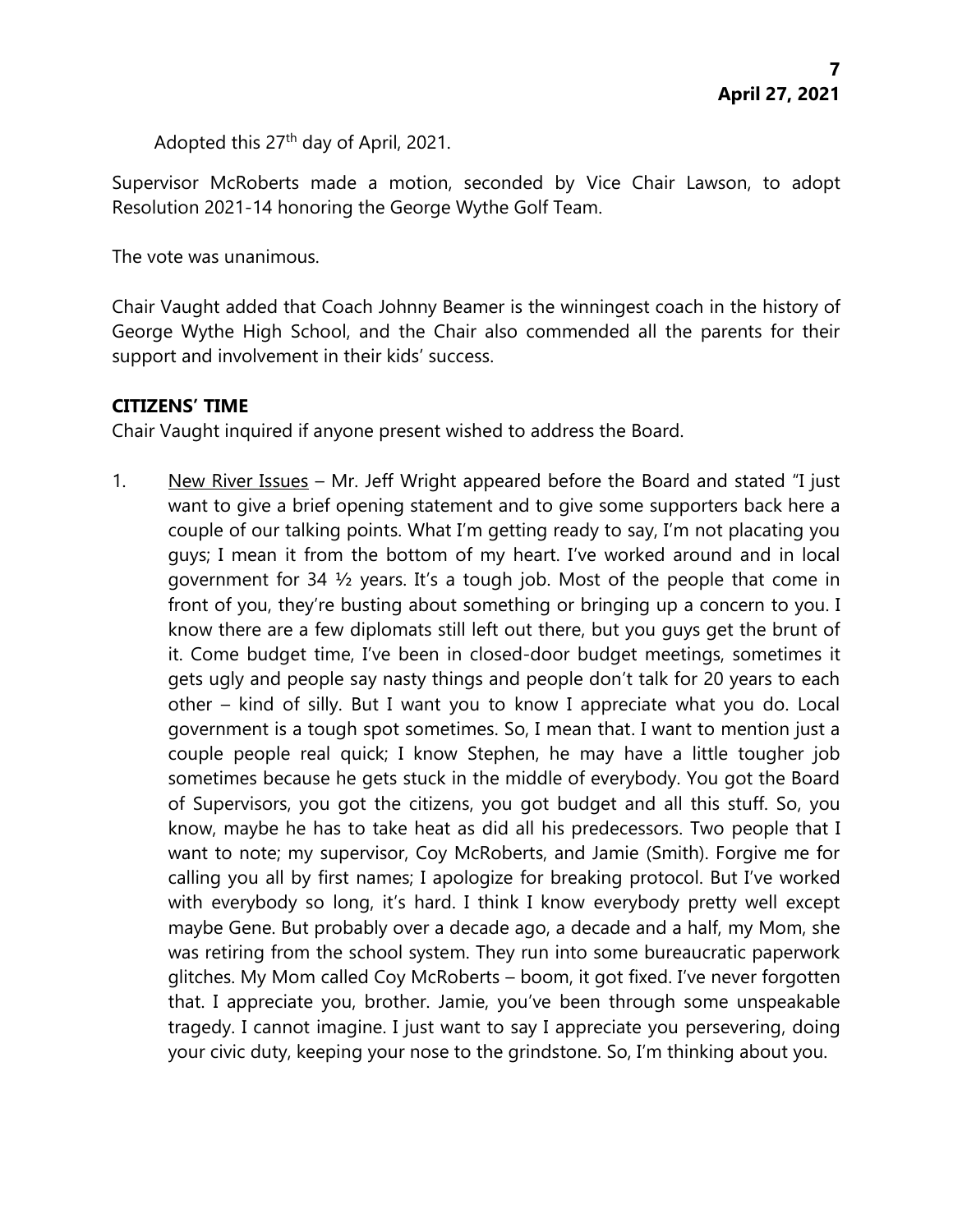We're going to talk about the industrial farm and then the bank erosion thing. The bank erosion on New River is the most easily fixable problem. So, if you'll forgive me, we'll reverse it and we'll talk about that one first. Let me back up just a little bit. I'm friends with some of you guys on social media and when I tag you in these posts, I don't want you to think that I'm cheap-shotting or gouging or whatever; I'm not like that. I'm a big chain-of-command guy and I know that the brass, which is you all, you don't like to be caught off guard. And if you have a heads up on what's coming, topic wise, you can at least get your wheels turned on what questions to ask or if you have any resources or anything like that. So, when I tag you on something or we got pictures and photos, I want you to know that I'm not poking the bees nest because I respect you guys. But I'm just kind of giving you the courtesy and the heads up. Forgive me if I get a little worked up over a couple of these topics; we've been dealing with them for a few years.

The boat ramp at Austinville – bad. We're having a lot of bank erosion. I talked to one of the old-time farmers yesterday. He's run a small farm in Austinville for roughly 60 years, or a little less. He feels that the majority of landholders that have riverbank/riverfront property has lost about six feet of property. I know my Dad has lost 30-40 feet of property. I'm not an ecologist. I'm not a hydrologist. But I think it's kind of common sense. It's because of the constant sloshing and constant boat traffic. We don't have problems with a lot of the natives. We don't have problems with kayaks, john boats, small prop driven. Most people know how to act. But we're having a lot of jet-propulsion boats, and this is no exaggeration; you're welcome to come and sit on the bank one day at the house; they routinely run 30-40, maybe approaching 50, miles per hour. It's mind blowing - out of a really small motor. And when they go by, you can stand on the bank and watch the bank evaporate, literally. They can do more damage in 15 minutes than a flood can do in two days - no joke. And we have problems with float planes, jet skis, party barges with double outboard motors – huge Mercury outboard motors. It's just destroying the banks. A little disclaimer, not that there's anything wrong with this; everybody knows my politics in this room; I'm a conservative. But on the flip side of the coin, I'm not a radical Sierra Club kind of guy but I am a pretty strong environmentalist. That is my disclaimer. And ever since the boat ramp, the boat traffic, there's no blue herrings, there's no little green herrings, there's no egrets, there's no wading birds. It's gone. I watched an eagle attempt to build a nest a couple weeks ago, a week or so ago, up about 300 yards up above Austinville bridge, jet boats scared it  $-$  it flies off and drops his stuff. We're loving the New River to death in Austinville and here's where you guys come in if you are willing to do so. I've talked to the Game Commission. I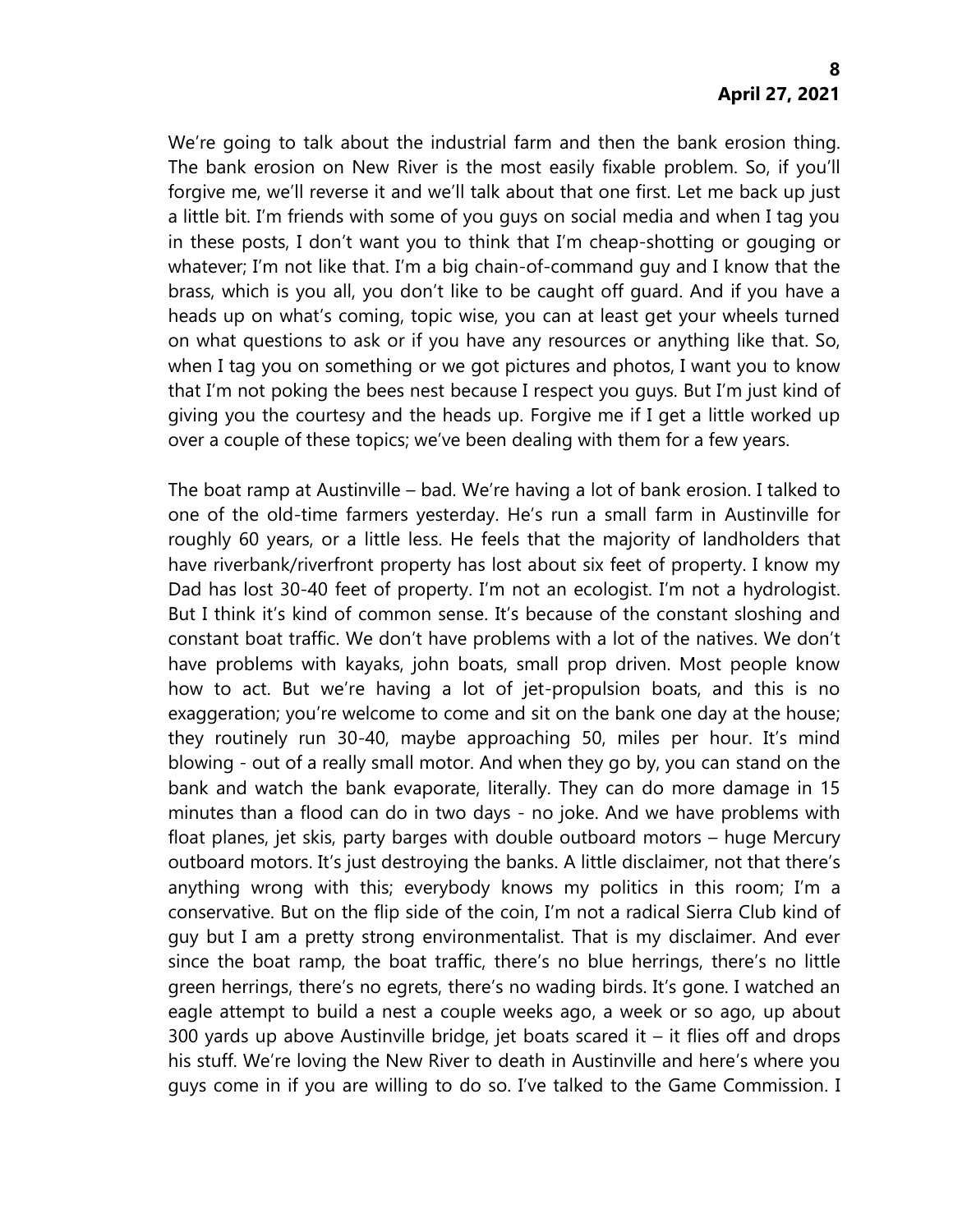don't really want to name those guys but Benjamin Boyette, he's a young Game Warden that I have a lot of faith in and he did provide me with this information. Let me back up. Some of the haters they think that because me or my family, or some of my neighbors and friends own property on New River that we're kind of selfish. We're not. The river is for everybody to enjoy. We're not implying to keep anybody away but what I suggested at the time, after I caught a lot of heat, was a no wake zone, just like at the lake, just like at the beach, wherever. A no wake zone and a speed limit. And Ben, the Game Warden, said that can be facilitated but not by a citizen; it has to be inquired upon and facilitated by the local governing body – that's you guys. So, I'm asking for you to think about it, talk about it, help us out if you can. We need a speed limit. A no wake zone would be really good. At least from, you might want to jot these two names down; this is just my recommendation; I'm a layman; I'm clueless on the specs but having been a life-long resident, I think maybe I'm qualified enough to say this; from Indian Branch, also known as the Lime Branch, to the mouth of Cripple Creek. You say 'Hey man, that's a long stretch, you know, that's a two or three-mile stretch". Well, that's where all the boats come and a lot of these folks are non-native. They come from North Carolina. They come from northern Virginia. They come from surrounding counties. We don't have a lot of problems with some of the local people, although there are a couple local people with jet props that wreak total havoc, but that's a conversation for another day. Indian Branch a/k/a Lime Branch to the mouth of Cripple Creek, that would be a good starting place. That's where several farms are. That's where some recreational property is; where people camp out just on it and, as a matter of irony, and this is the last thing that I'll say about the erosion, you know the Assessor came to my house the other day. He's a nice guy. He takes five minutes; he looks around and does his thing you know and, generally, as any local government evolution, your property taxes going to go up every few years. And I'm sitting there thinking, I was kind of in a bad mood that day, hadn't slept real well, and that's the day they were wreaking havoc in front of my house on the river and I thought 'my property taxes are about to go up and I'm losing land'. So, I'm paying more on less. And so sometimes it comes down to a little bit of principle. Sometimes it comes down to safety. One of my neighbors, I could name him, I know Coy knows him, he turned a lawn mower over. The bank collapsed on him last year. We're getting a lot of undercut banks. He was in Roanoke Hospital. He about checked out from what I gather – had a long recovery. Lawn mower fell on top of him after he was on his back in the river. So that's that. But if you guys could check into that, local government entity requesting a no wake or speed limit, we would be more than appreciative.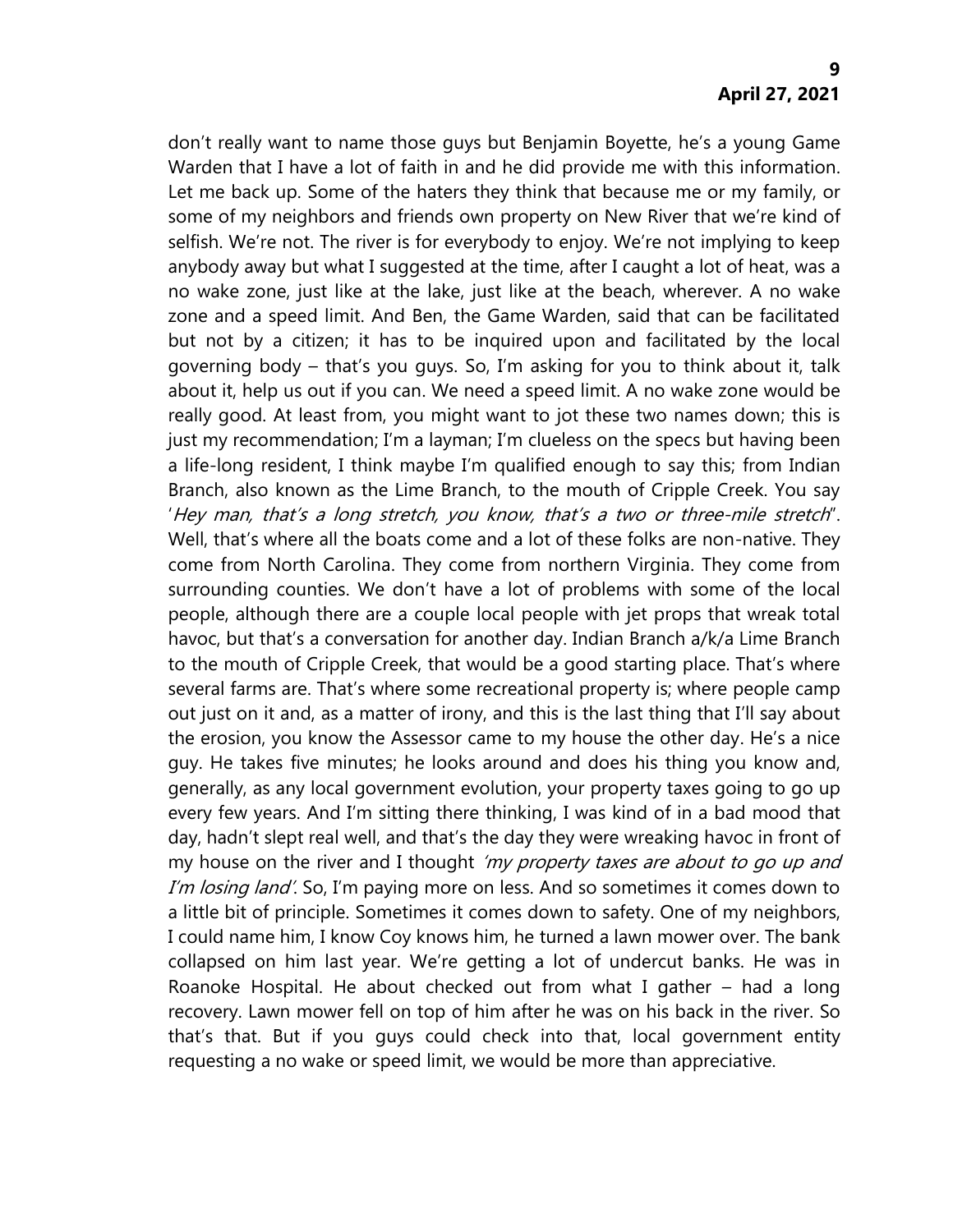The second item - more complex. Let me put out a disclaimer first. Well, let me tell you the second item first. I won't name the farm. We all know who it is. I'll refer to it as the industrial farm. It's on both sides of Walton Furnace Road. About twice a year they spray it; I will assume with Roundup as it kills it overnight. I will refer you to my Facebook page to look at the photos today. It seems that every time they spray, last year they sprayed with helicopters, there were clouds of this stuff; and on the days they sprayed with helicopters, I go out on my deck and there are hundreds of dead bees. And I live, as the crow flies, a mile away. But there's bees making little bitty circles and doing their thing and then they're dead the next day, and they're piled up all over the house. They spray twice a year, generally, and this past week they sprayed; it killed hundreds of acres. I'm not a farmer - I can't judge hundreds versus thousands; I just know it's a lot. Then we had a half an inch of rain. Then some of my neighbors called me and said 'Hey man, there's a bunch of dead fish in Mill Creek.' If this was flat land in Kansas, I mean it's bad enough, but it's a watershed. You got Buddle Branch and Mill Creek running right through the middle of this farm. The confluence of these little streams, are two or three little streams; you'd have to walk them or look at them on a little – it may show up on Google or if there's two of them that's small – two of them that's pretty large. You got a confluence and then near Fincastle Lane you have another confluence. Then it goes into a river channel probably as wide as the conference room and it enters New River maybe one to two hundred yards away from the Wythe County water intake. And so all of this herbicide is going straight – and when it rains and floods, you can see the path of the water because it's a different color. You know it picks up sediment, and it's kind of cool; you can stand on Austinville Bridge and you can see how one stream tracks within another; how there're different water temperatures and consistencies. So what happens, you can see where this channel comes out and depending on the flow rate, the most is  $-$  it has to do with the flow rate of the river. If it's strong, it'll keep it back a little bit. If it's down, the creek will have more velocity and really put it probably in the intake. But some of that is subjective. So, I have a few neighbors call me every time this happens. That's where we're at. I know that one of the neighbors has contacted maybe DEQ or the Department of Agriculture in Abingdon, and this is where I want to stop and put out a disclaimer. There've been posts on social media about 'Oh, the County's doing this to us.' and 'Oh, the farm is doing this to us.' and whatever. I don't think it's anybody's intention to kill the citizens. I don't think it's the Board's ignoring of the problem. I don't think it's the farm's intention but you got a synergistic effect. Maybe the County and the County folks, I think Coy might have been around when they started doing the water project and none of the rest of you were. I think sometimes it's a case of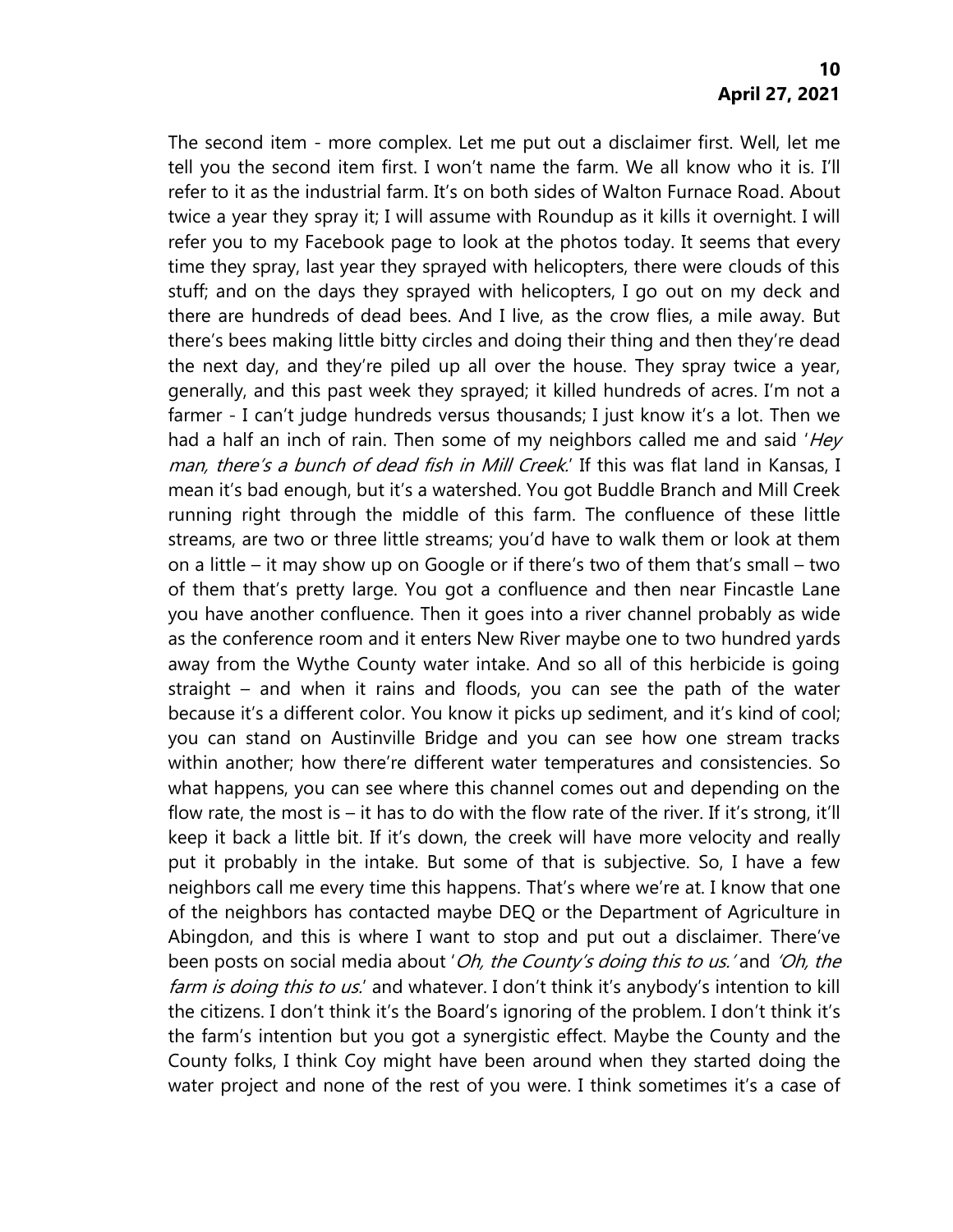you just don't anticipate some of these problems, and they crop up, and that's why we have local government. Initially, it's no one's fault. It's not the County's fault. It's not the farm's fault. It's not anybody's fault. Now if the problem persists and persists and persists, then it becomes somebody's fault because then you don't have action. You have inaction. So, I would like for – it's a complex problem; I don't know what the solution is. I'll be frank with you. I don't know what the solution is. You got a huge landholder and a farm and you're going to tell him 'Hey, you can't farm.' And then you got all this money, infrastructure money that's been invested into the pump house. You guys can't throw that away; I get it. But we can't be feeding the citizens Roundup. And when all the fish are dying, and there's no hellgrammites, there's no crawdads, there's no fish, something's wrong. You don't have to have a PhD to know that something is wrong. They spray probably a quarter to a third of this watershed and it's pretty sobering when you look at it. It probably wouldn't hurt, far be it from me to suggest to you guys how to run the show. That's not what's happening here. It probably wouldn't hurt after a good heavy rain to do some testing from the tap in some residences. I don't know how much it costs and who does it. I know there's a local lab in Christiansburg. A few of my neighbors have been concerned enough to say 'Hey, we're thinking about calling you people', maybe. I don't know. Let me make sure that I've covered some of the stuff. That's about the long and short of it."

Chair Vaught responded that last year the Board heard from Jim Atwell (VDACS) regarding same situation.

Mr. Bear added that after the issue was raised last year, he gave Mr. Wright contact information for Mr. Atwell.

Supervisor Smith recommended the water get checked especially if the fish are dead and habitat is suffering. Reed Creek should also be checked.

Mr. Wright continued "I didn't want to mention Reed Creek because – but I've had a couple people in the Reed Creek basin bring it up to me because they saw some of my photos. But I didn't want to speak for them because that's another creek and not the river. But yeah, it's a pervasive thing and I don't know, I mean other than, maybe this is total conjecture, but other than banning a spraying of Roundup, which is not realistic at this point, I don't know what the solution is."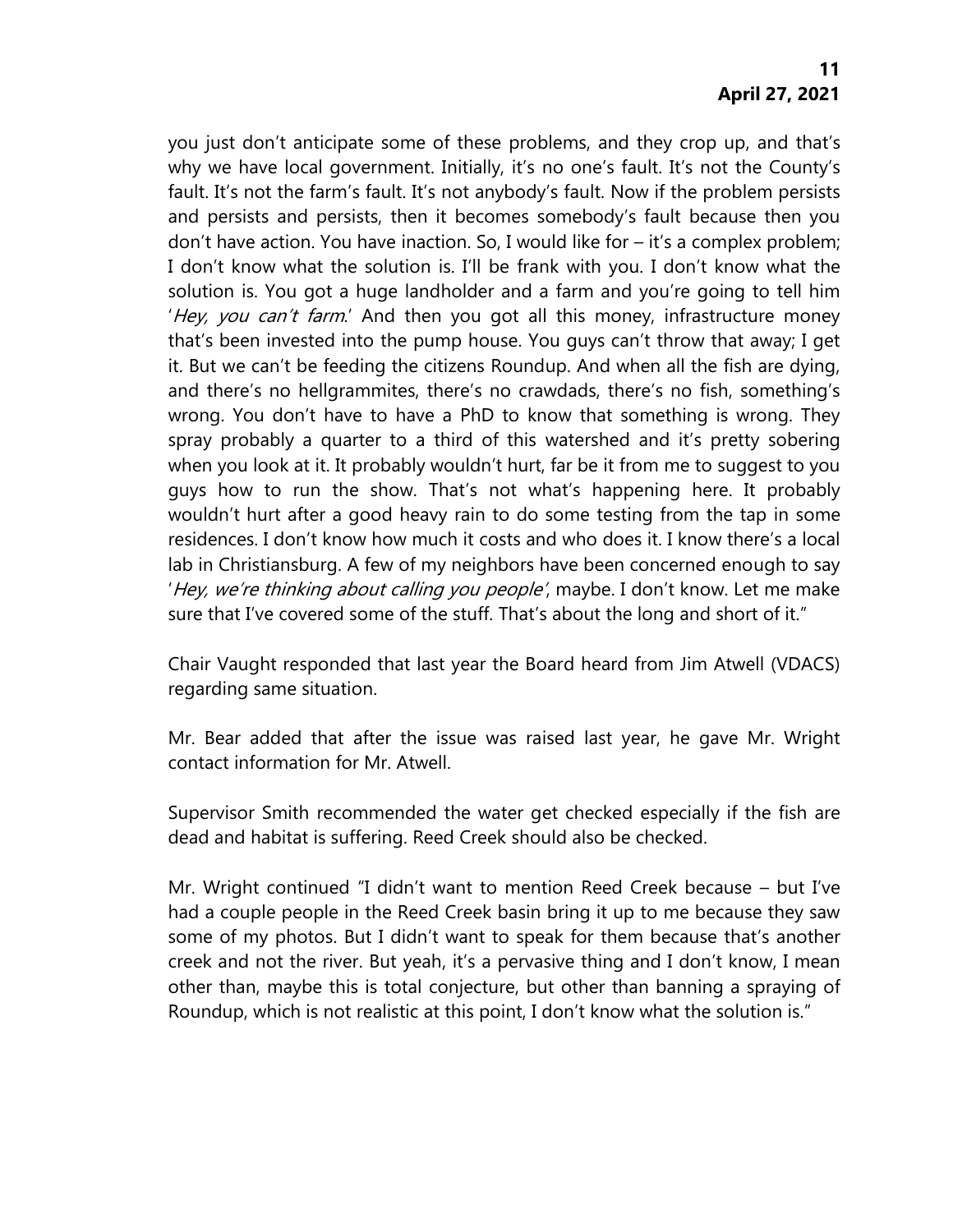Chair Vaught mentioned that because the matter is regulated by another agency, the County can try and push them along but we are bound by the Code of Virginia.

Mr. Wright replied that "One of the Game Wardens, he was literally just pulling his hair out because some of the problems that he, normally you would think that he could address, codified language would not let him address. And I realize that maybe sometimes you guys want to be a little more aggressive on the approach but maybe you can't. Having said that, if there's any way to find a loophole or to address it from a ... change the paradigm, look outside the angle. I think it would be good. I'll leave you with this parting thought: I let this gentleman decide if he wants to say this publicly but I don't know if it's DEQ or Department of Agriculture, they supposedly put a monitor in one of the branches of the creek, maybe a few weeks or a month ago. You know where the Fincastle monument is on the curve? I think it's somewhere down there, like some little cross-stream monitor. I don't know the results. I don't know if they found any, and to be frank with you, I don't know that it even made a difference because we've had two floods; two pretty high-water events, and I suspect it would have took their apparatus out. So, anyway, that's the spiel."

Chair Vaught said it used to be just kayakers and fisherman out on the water. But apparently the State regulators haven't kept up with the increased traffic and activity, especially as it relates to speed boats.

Mr. Wright furthered "No exaggeration, there are days, and I enjoy this, I really do; I walk out on my deck sometimes early in the morning to have breakfast, eat a bowl of cereal in the summertime, literally, I've seen two hundred kayakers, multi-colored kayaks and kids and church groups and school people, 50, 20 going by at a time. And then I see the wild man in the airplane, and his buddy has a blue airplane, you know, I see them landing just beyond places where you see the kayakers. The jet skis – there were two guys under the bridge doing acrobatic stuff on jet skis, you know, diving, looping, whatever. Last week, there was a pretty large radio-controlled boat that was shooting a 20' roost, sounded like a two-stroke weed-eater rocking around, and when I saw that I thought about the two gentlemen that just crashed in Clater Lake and I know they had one fatality, maybe two. I don't know the details. But eventually, I'm afraid, besides the erosion thing, you've got safety issues. Now, the further you get away from the ramp, the odds go down but within an eighth of a mile of the ramp either way, it's bad. It's just like the Chairman says, there's a lot of floating debris. I will say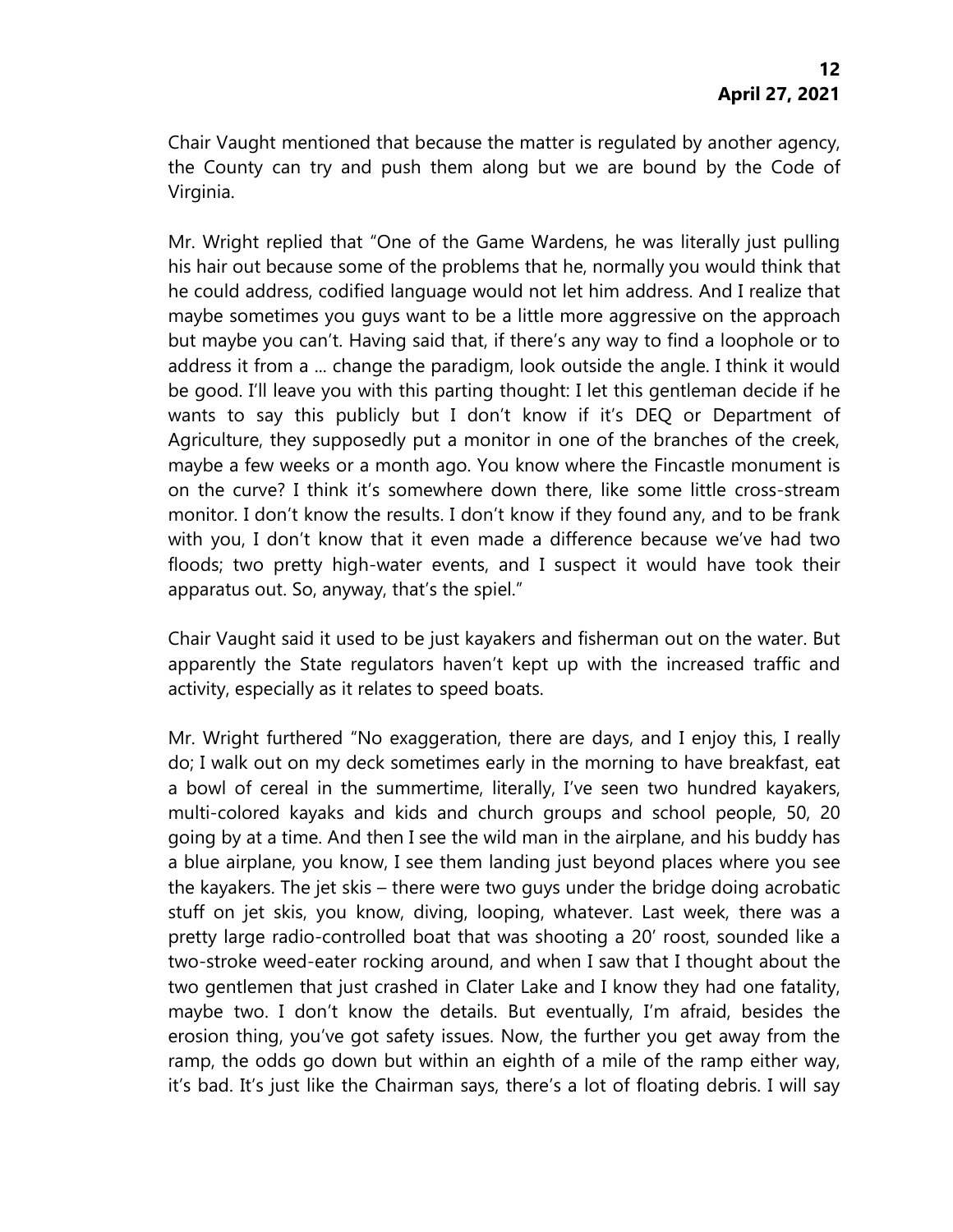this; some of the jet boats have a double hull. I have seen them go across the falls at 30 miles an hour. I have seen them hit logs. They're built for it. They hit it, they go airborne, they keep on rocking. So, it's really not a big deal for them."

Supervisor McRoberts believes it will only get worse, and that the farm in the corner where the creek and the river meet is on the market.

Mr. Wright added "I'm not pro-zoning. But considering Franklin County and Smith Mountain Lake just got another solar farm, what'd they announce it two days ago? You guys maybe end up having a headache with a solar farm coming. We probably need to start thinking down those terms because you're going to start seeing more recreational people. You're going to see solar farms, wind farms; we're going to start seeing some undesirable stuff start to creep in and my issue, or our issue, and some of the neighbors, I think it's maybe just a little foreshadowing."

The Chair asked Mr. Bear to work with the County Attorney to obtain information on a no wake zone.

#### **PAYMENT OF COUNTY INVOICES**

Supervisor Horney made a motion to pay the invoices for approval on April 27, 2021, for the various departments of County government. The invoices were paid on General Warrants 30109415-30109587, and one wire transfer, as follows:

# **EXPENDITURES BY DEPARTMENT BOARD OF SUPERVISORS April 27, 2021**

| <b>CHECK#</b> | <b>ISSUE DATE</b>                    | <b>VENDOR</b>               | <b>AMOUNT</b> |
|---------------|--------------------------------------|-----------------------------|---------------|
| 30109415      | 04/13/2021                           | <b>JP MORGAN CHASE BANK</b> | \$165,918.38  |
|               | <b>TOTAL EXPENDITURES 04/13/2021</b> |                             | \$165,918.38  |
| <b>CHECK#</b> | <b>ISSUE DATE</b>                    | <b>VENDOR</b>               | <b>AMOUNT</b> |
| 30109416      | 04/21/2021                           | AGA                         | \$<br>35.00   |
| 30109417      | 04/21/2021                           | <b>APPALACHIAN POWER</b>    | 8,724.05      |
| 30109418      | 04/21/2021                           | <b>ATMOS ENERGY</b>         | 70.55         |
| 30109419      | 04/21/2021                           | <b>CENTURYLINK</b>          | 52.76         |
| 30109420      | 04/21/2021                           | <b>CENTURYLINK</b>          | 98.97         |
| 30109421      | 04/21/2021                           | <b>CENTURYLINK</b>          | 125.72        |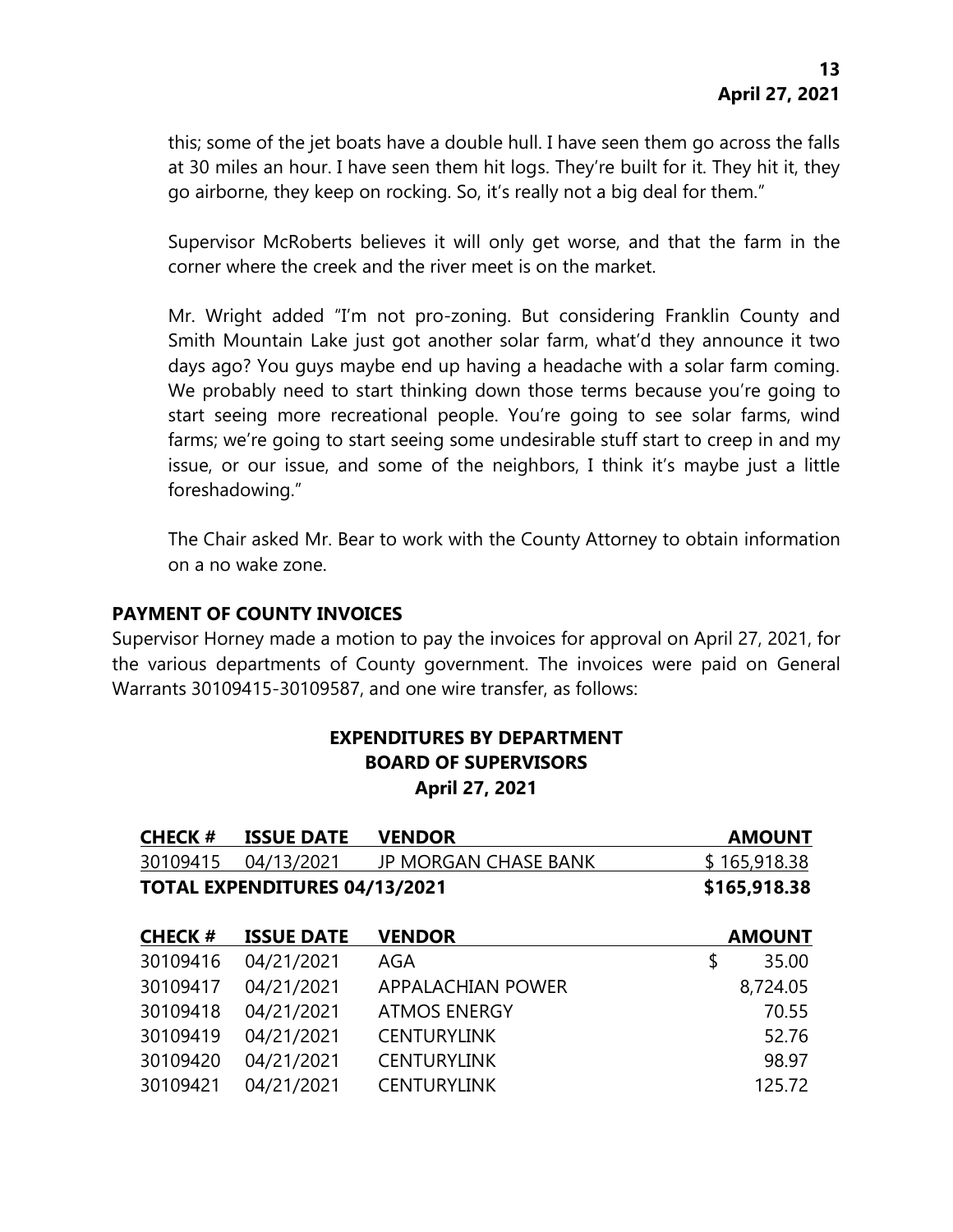| <b>TOTAL EXPENDITURES 04/21/2021</b> |            |                                  | \$25,020.14 |
|--------------------------------------|------------|----------------------------------|-------------|
| 30109433                             | 04/21/2021 | <b>VERIZON WIRELESS</b>          | 120.15      |
| 30109432                             | 04/21/2021 | <b>VERIZON WIRELESS</b>          | 40.03       |
| 30109431                             | 04/21/2021 | <b>VERIZON WIRELESS</b>          | 1,521.12    |
| 30109430                             | 04/21/2021 | <b>TOWN OF WYTHEVILLE</b>        | 6,880.49    |
| 30109429                             | 04/21/2021 | <b>MCI COMM SERVICE</b>          | 696.09      |
| 30109428                             | 04/21/2021 | <b>MCI COMM SERVICE</b>          | 115.92      |
| 30109427                             | 04/21/2021 | MCI COMM SERVICE                 | 36.29       |
| 30109426                             | 04/21/2021 | <b>GREATAMERICA FINANCIAL SE</b> | 153.00      |
| 30109425                             | 04/21/2021 | <b>CHOICE COMPUTER CENTER, I</b> | 2,339.20    |
| 30109424                             | 04/21/2021 | <b>CENTURYLINK</b>               | 3,548.05    |
| 30109423                             | 04/21/2021 | <b>CENTURYLINK</b>               | 315.97      |
| 30109422                             | 04/21/2021 | <b>CENTURYLINK</b>               | 146.78      |
|                                      |            |                                  |             |

| <b>CHECK#</b> | <b>ISSUE DATE</b> | <b>VENDOR</b>                        | <b>AMOUNT</b> |
|---------------|-------------------|--------------------------------------|---------------|
| 30109434      | 04/27/2021        | <b>CORE LOGIC</b>                    | \$<br>79.38   |
| 30109435      | 04/27/2021        | <b>CORELOGIC</b>                     | 105.84        |
| 30109436      | 04/27/2021        | <b>CORELOGIC</b>                     | 552.96        |
| 30109437      | 04/27/2021        | <b>CORELOGIC</b>                     | 574.02        |
| 30109438      | 04/27/2021        | <b>CORELOGIC</b>                     | 578.34        |
| 30109439      | 04/27/2021        | <b>CORELOGIC</b>                     | 706.32        |
| 30109440      | 04/27/2021        | CORELOGIC                            | 722.39        |
| 30109441      | 04/27/2021        | <b>CORELOGIC</b>                     | 936.90        |
| 30109442      | 04/27/2021        | <b>FIRST BANK &amp; TRUST COMPAN</b> | 3,338.28      |
| 30109443      | 04/27/2021        | <b>LERETA LLC</b>                    | 206.82        |
| 30109444      | 04/27/2021        | <b>LERETA LLC</b>                    | 625.32        |
| 30109445      | 04/27/2021        | AKER GEORGE W JR & ROWENA            | 18.90         |
| 30109446      | 04/27/2021        | ALDERMAN DEANNA RENAE                | 20.00         |
| 30109447      | 04/27/2021        | <b>ALDERMAN DEANNA RENAE</b>         | 20.00         |
| 30109448      | 04/27/2021        | ALDERMAN DEANNA RENAE                | 20.00         |
| 30109449      | 04/27/2021        | ALDERMAN DEANNA RENAE                | 20.00         |
| 30109450      | 04/27/2021        | ALDERMAN DEANNA RENAE                | 20.00         |
| 30109451      | 04/27/2021        | <b>ALDERMAN DEANNA RENAE</b>         | 20.00         |
| 30109452      | 04/27/2021        | <b>ALDERMAN DEANNA RENAE</b>         | 20.00         |
| 30109453      | 04/27/2021        | <b>ALDERMAN DEANNA RENAE</b>         | 40.00         |
| 30109454      | 04/27/2021        | <b>ARTRIP GAYLE</b>                  | 6.13          |
| 30109455      | 04/27/2021        | <b>BABCOCK KIMBERLY DENISE</b>       | 20.00         |
| 30109456      | 04/27/2021        | <b>BEAVER JAMES DOUGLAS</b>          | 5.06          |
| 30109457      | 04/27/2021        | <b>CHRISTOPHER MICALE</b>            | 121.51        |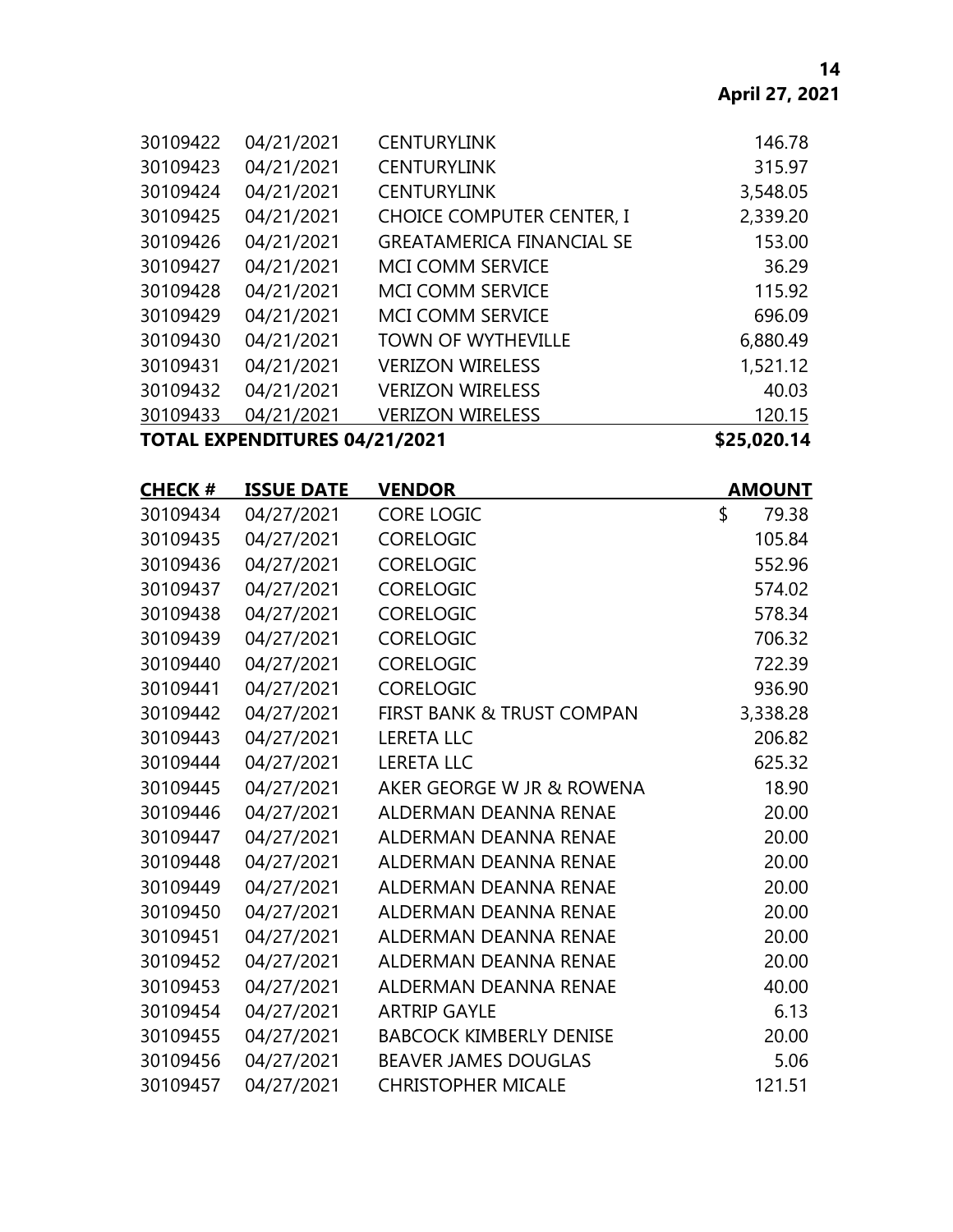| 30109458 | 04/27/2021 | <b>COLLINS LEONARD LEE</b>    | 454.53 |
|----------|------------|-------------------------------|--------|
| 30109459 | 04/27/2021 | <b>COLLINS MICHAEL WAYNE</b>  | 6.00   |
| 30109460 | 04/27/2021 | <b>COOK JOSEPH SIMON</b>      | 5.54   |
| 30109461 | 04/27/2021 | <b>COOPER PENELOPE VERNON</b> | 13.66  |
| 30109462 | 04/27/2021 | <b>COOPER PENELOPE VERNON</b> | 36.32  |
| 30109463 | 04/27/2021 | <b>EADS GARLAND FLEMIN</b>    | 16.96  |
| 30109464 | 04/27/2021 | ELITE HOUSING SOLUTIONS I     | 467.10 |
| 30109465 | 04/27/2021 | <b>EPLEY LOUIS PAUL</b>       | 9.00   |
| 30109466 | 04/27/2021 | <b>FOWLER REBECCA DUNFORD</b> | 640.98 |
| 30109467 | 04/27/2021 | <b>FUNK SHANNON DALTON</b>    | 23.72  |
| 30109468 | 04/27/2021 | <b>HARRIMAN TRACEY LYNN</b>   | 8.00   |
| 30109469 | 04/27/2021 | HUGHES 3RD ELLIS ROYAL        | 9.44   |
| 30109470 | 04/27/2021 | <b>IRVIN DEVIN HUNTER</b>     | 6.06   |
| 30109471 | 04/27/2021 | <b>JUSTICE LINDA KAY</b>      | 6.96   |
| 30109472 | 04/27/2021 | <b>KEITH ADAM BLAKE</b>       | 6.13   |
| 30109473 | 04/27/2021 | <b>LEE DANNY</b>              | 13.04  |
| 30109474 | 04/27/2021 | LEE WILLIAM R                 | 12.53  |
| 30109475 | 04/27/2021 | MCCATHRAN DENEENA             | 29.45  |
| 30109476 | 04/27/2021 | <b>MCCATHRAN DENEENA</b>      | 21.44  |
| 30109477 | 04/27/2021 | MCGEE MICHAEL WAYNE           | 23.62  |
| 30109478 | 04/27/2021 | MILLER BRITTANY ANN           | 10.44  |
| 30109479 | 04/27/2021 | <b>MONDAY SAMUEL J</b>        | 20.00  |
| 30109480 | 04/27/2021 | <b>MOORE JR ROBERT BRENT</b>  | 6.96   |
| 30109481 | 04/27/2021 | <b>MOORE WILLIAM J</b>        | 49.11  |
| 30109482 | 04/27/2021 | <b>MORIN MICHELENE CHASE</b>  | 337.24 |
| 30109483 | 04/27/2021 | <b>MORIN MICHELENE CHASE</b>  | 391.73 |
| 30109484 | 04/27/2021 | MULLINS BROOKLYNNE DANIEL     | 5.75   |
| 30109485 | 04/27/2021 | NEFF BARBARA A                | 24.59  |
| 30109486 | 04/27/2021 | <b>PAULEY CHRISTOPHER F</b>   | 15.51  |
| 30109487 | 04/27/2021 | PENNINGTON DEBORAH SUSAN      | 20.00  |
| 30109488 | 04/27/2021 | PIERCE UDEEN ABEGAIL          | 27.80  |
| 30109489 | 04/27/2021 | PORTER RICKY TODD             | 49.28  |
| 30109490 | 04/27/2021 | REMINES JR JAMES HOWARD       | 5.07   |
| 30109491 | 04/27/2021 | REVIVE ELECTRONICS LLC        | 7.03   |
| 30109492 | 04/27/2021 | ROBBINS III CHARLES JUNIO     | 7.83   |
| 30109493 | 04/27/2021 | <b>SHAVER CAROL</b>           | 41.85  |
| 30109494 | 04/27/2021 | <b>SHERFY DANIEL KENT</b>     | 44.56  |
| 30109495 | 04/27/2021 | <b>SHERFY DANIEL KENT</b>     | 46.49  |
| 30109496 | 04/27/2021 | SIMS LESLIE KAY               | 20.00  |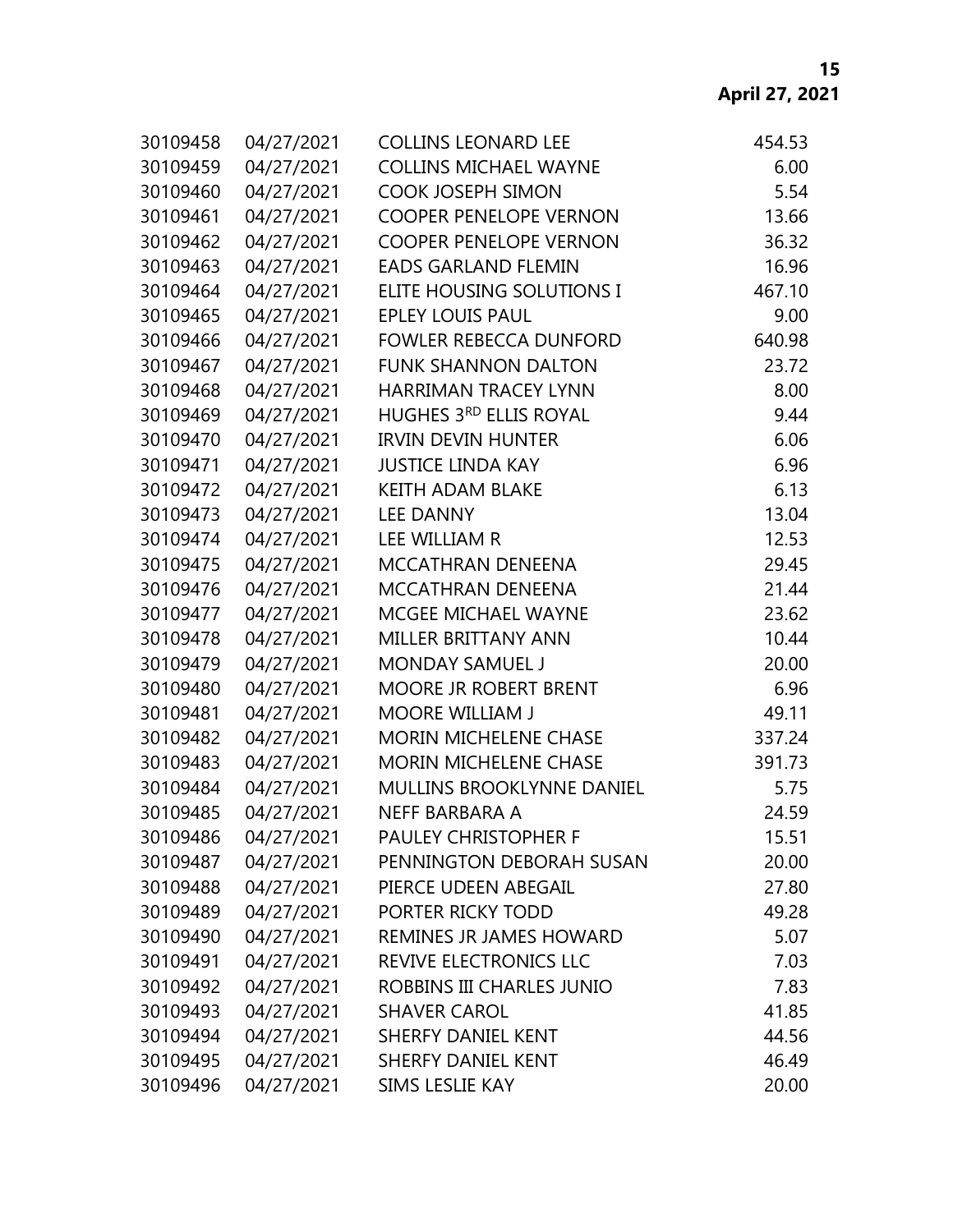| 30109497 | 04/27/2021 | SPIKER KIRSTY DEAMBERLY              | 56.33     |
|----------|------------|--------------------------------------|-----------|
| 30109498 | 04/27/2021 | <b>STONE DEBRA DUNFORD</b>           | 43.73     |
| 30109499 | 04/27/2021 | STUDEBAKER CLARK STEVEN              | 135.69    |
| 30109500 | 04/27/2021 | <b>STURGILL BENJAMIN TYLER</b>       | 118.33    |
| 30109501 | 04/27/2021 | <b>TREASURER OF WYTHE COUNTY</b>     | 28.09     |
| 30109502 | 04/27/2021 | <b>WILSON ADAM L</b>                 | 25.92     |
| 30109503 | 04/27/2021 | <b>WILSON ADAM L</b>                 | 100.44    |
| 30109504 | 04/27/2021 | <b>WILSON TRACY PAUL</b>             | 7.88      |
| 30109505 | 04/27/2021 | <b>WYATT ANGELA GAIL</b>             | 13.03     |
| 30109506 | 04/27/2021 | <b>SUMMIT COMMUNITY BANK</b>         | 61.90     |
| 30109507 | 04/27/2021 | THE BANK OF MARION                   | 93.86     |
| 30109508 | 04/27/2021 | <b>VANDERBILT MORTGAGE &amp; FIN</b> | 10.88     |
| 30109509 | 04/27/2021 | <b>AMAZON</b>                        | 294.46    |
| 30109510 | 04/27/2021 | <b>AMERICAN BUSINESS FORMS I</b>     | 3,780.52  |
| 30109511 | 04/27/2021 | APPALACHIAN JUVENILE COMM            | 10,150.00 |
| 30109512 | 04/27/2021 | <b>APPALACHIAN POWER</b>             | 3,317.04  |
| 30109513 | 04/27/2021 | <b>BARREN SPRINGS VOL FIRE D</b>     | 4,719.24  |
| 30109514 | 04/27/2021 | <b>BKT UNIFORMS</b>                  | 617.86    |
| 30109515 | 04/27/2021 | <b>BRENNTAG MID-SOUTH INC</b>        | 2,137.49  |
| 30109516 | 04/27/2021 | <b>BROWN EXTERMINATING CO</b>        | 940.00    |
| 30109517 | 04/27/2021 | <b>BULLDOG FIELD EQUIPMENT L</b>     | 3,745.46  |
| 30109518 | 04/27/2021 | <b>BUSINESS CARD</b>                 | 701.70    |
| 30109519 | 04/27/2021 | <b>BUSINESS INFORMATION SYST</b>     | 27.00     |
| 30109520 | 04/27/2021 | <b>CARILION HEALTHCARE CORP</b>      | 690.00    |
| 30109521 | 04/27/2021 | <b>CARROLL COUNTY PSA</b>            | 15,692.00 |
| 30109522 | 04/27/2021 | <b>CDW GOVERNMENT INC</b>            | 2,046.91  |
| 30109523 | 04/27/2021 | <b>CENTURYLINK</b>                   | 39.98     |
| 30109524 | 04/27/2021 | <b>CENTURYLINK</b>                   | 52.01     |
| 30109525 | 04/27/2021 | <b>CENTURYLINK</b>                   | 497.88    |
| 30109526 | 04/27/2021 | <b>COLLINS AUTO REPAIR INC</b>       | 60.00     |
| 30109527 | 04/27/2021 | <b>COMMONWEALTH ENGINEERING</b>      | 748.51    |
| 30109528 | 04/27/2021 | <b>COMPLETE TRUCK SERVICE IN</b>     | 3,078.42  |
| 30109529 | 04/27/2021 | <b>COMSONICS</b>                     | 158.00    |
| 30109530 | 04/27/2021 | CSG SYSTEMS, INC                     | 1,719.12  |
| 30109531 | 04/27/2021 | CW WILLIAMS FIRE EQUIPMEN            | 21,200.00 |
| 30109532 | 04/27/2021 | DELL MARKETING LP                    | 1,859.97  |
| 30109533 | 04/27/2021 | DEPT OF MOTOR VEHICLES               | 4,565.00  |
| 30109534 | 04/27/2021 | <b>DUKE'S PRINTING</b>               | 864.89    |
| 30109535 | 04/27/2021 | <b>FIDELITY POWER SYSTEMS</b>        | 586.05    |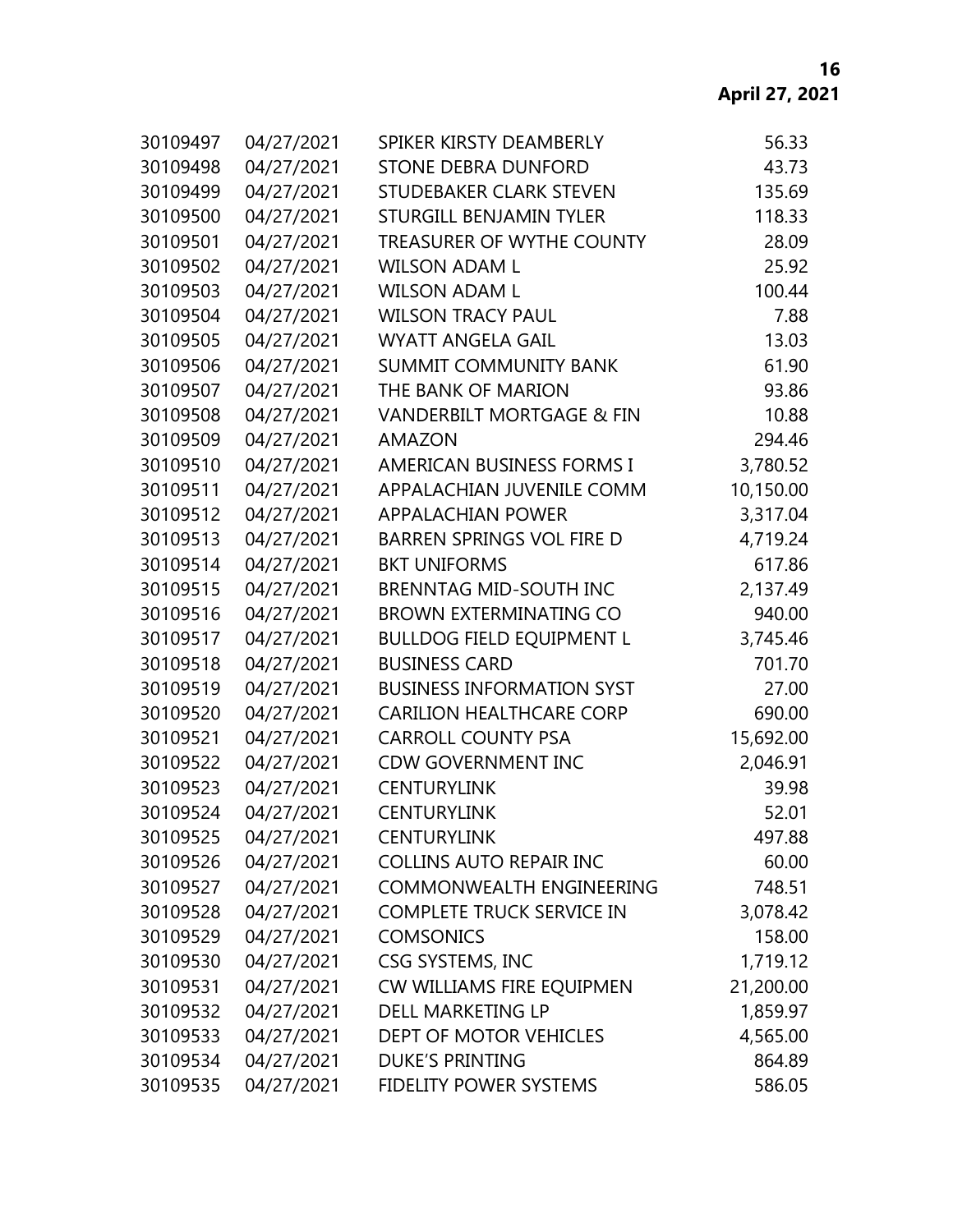| 30109536 | 04/27/2021 | FIRE RESCUE AND TACTICAL         | 1,515.02  |
|----------|------------|----------------------------------|-----------|
| 30109537 | 04/27/2021 | <b>FOLEY COMPANY</b>             | 110.00    |
| 30109538 | 04/27/2021 | FP MAILING SOLUTIONS             | 135.00    |
| 30109539 | 04/27/2021 | <b>GALLS</b>                     | 1,099.12  |
| 30109540 | 04/27/2021 | <b>GENUINE PARTS COMPANY</b>     | 92.89     |
| 30109541 | 04/27/2021 | <b>GOVERNMENT FINANCE OFFICE</b> | 249.00    |
| 30109542 | 04/27/2021 | <b>HARPER &amp; CO</b>           | 956.14    |
| 30109543 | 04/27/2021 | HARPO'S HARDWARE & BLDG S        | 9.18      |
| 30109544 | 04/27/2021 | HORNEY, B GENE JR                | 166.32    |
| 30109545 | 04/27/2021 | <b>IVANHOE FIRE DEPT</b>         | 3,494.64  |
| 30109546 | 04/27/2021 | JOINT PUBLIC SERVICE AUTH        | 100.36    |
| 30109547 | 04/27/2021 | <b>KING-MOORE INC</b>            | 1,485.00  |
| 30109548 | 04/27/2021 | MUNICIPAL EMERGENCY SERVI        | 236.50    |
| 30109549 | 04/27/2021 | MATTERN & CRAIG, INC             | 1,440.00  |
| 30109550 | 04/27/2021 | <b>MCROBERTS, COY L</b>          | 197.12    |
| 30109551 | 04/27/2021 | <b>NATIONAL POOLS</b>            | 1,621.90  |
| 30109552 | 04/27/2021 | NEW RIVER VALLEY JUVENILE        | 7,750.00  |
| 30109553 | 04/27/2021 | OWEN G DUNN CO                   | 2,586.50  |
| 30109554 | 04/27/2021 | PROFESSIONAL COMM SYSTEMS        | 402.15    |
| 30109555 | 04/27/2021 | PROJECT LIFESAVER INC            | 150.00    |
| 30109556 | 04/27/2021 | <b>R&amp;R ENTERPRISES INC</b>   | 305.00    |
| 30109557 | 04/27/2021 | <b>RIDDELL</b>                   | 3,005.40  |
| 30109558 | 04/27/2021 | <b>SECURITY SCALE SERVICE</b>    | 275.00    |
| 30109559 | 04/27/2021 | SMITH, JAMIE                     | 37.18     |
| 30109560 | 04/27/2021 | SOUTHERN REFRIGERATION CO        | 42.52     |
| 30109561 | 04/27/2021 | SOUTHERN STATES CARROLL C        | 59.99     |
| 30109562 | 04/27/2021 | STATE ELECTRIC SUPPLY CO         | 161.92    |
| 30109563 | 04/27/2021 | <b>SUNTRUST</b>                  | 36,881.92 |
| 30109564 | 04/27/2021 | SURE-FLO INC                     | 783.00    |
| 30109565 | 04/27/2021 | <b>THOMPSON TIRE</b>             | 1,128.74  |
| 30109566 | 04/27/2021 | <b>THRASHER GROUPINC</b>         | 62,900.00 |
| 30109567 | 04/27/2021 | TRASHCANS UNLIMITED, LLC         | 3,483.30  |
| 30109568 | 04/27/2021 | TRI COUNTY GLASS INC             | 670.90    |
| 30109569 | 04/27/2021 | <b>TRI-TECH FORENSICS INC</b>    | 539.98    |
| 30109570 | 04/27/2021 | <b>TYLER TECHNOLOGIES INC</b>    | 55,051.25 |
| 30109571 | 04/27/2021 | UNIVERSITY OF VIRGINIA           | 100.00    |
| 30109572 | 04/27/2021 | <b>US SPECIALTY COATINGS</b>     | 1,392.11  |
| 30109573 | 04/27/2021 | <b>USA BLUE BOOK</b>             | 1,270.82  |
| 30109574 | 04/27/2021 | <b>V&amp;M RECYCLING</b>         | 4,601.10  |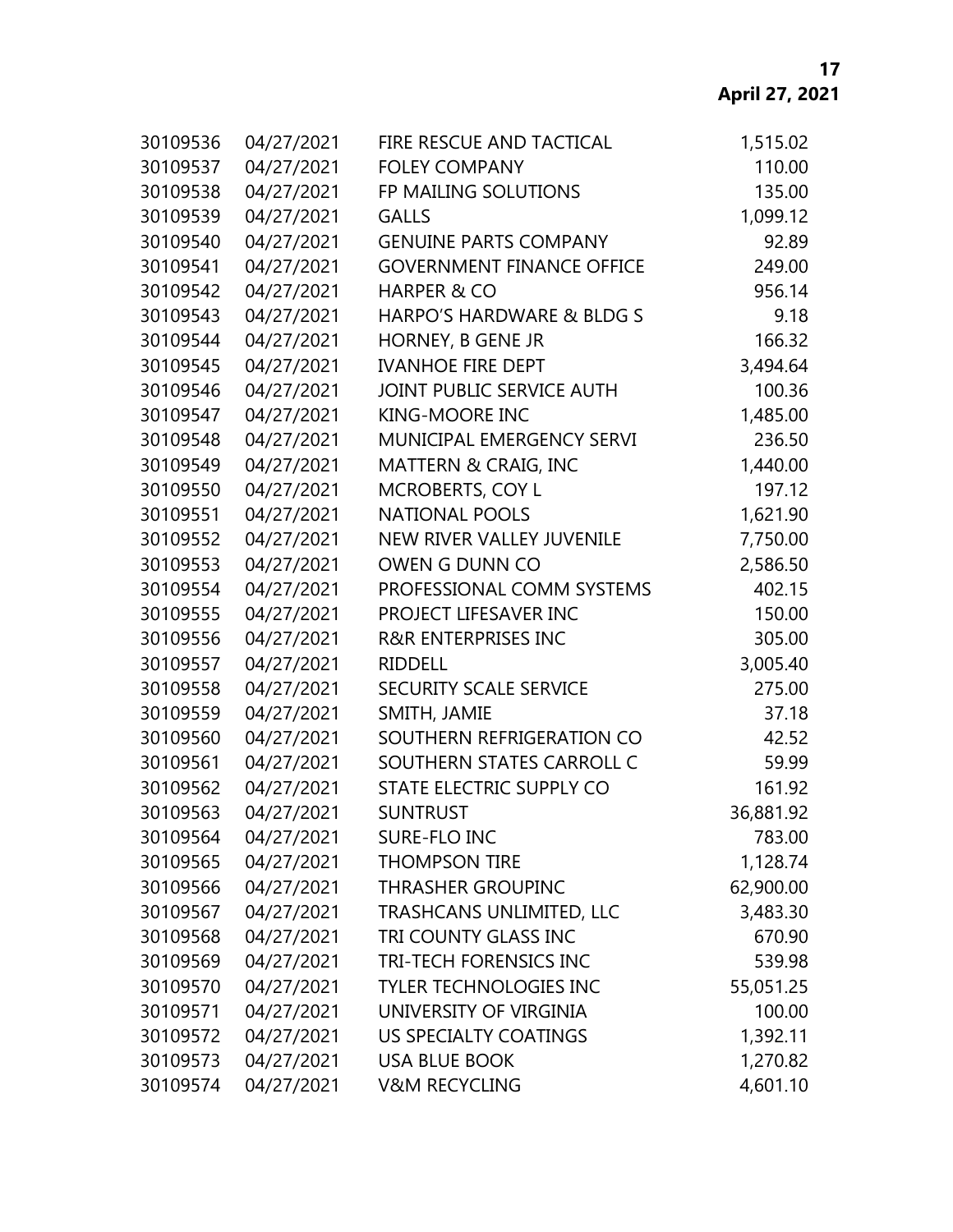| <b>TOTAL EXPENDITURES 04/27/2021</b> |            |                                  | \$373,088.41 |
|--------------------------------------|------------|----------------------------------|--------------|
| 52121                                | 04/27/2021 | VACO/VML (wire transfer)         | 23,058.41    |
| 30109587                             | 04/27/2021 | <b>XEROX</b>                     | 207.33       |
| 30109586                             | 04/27/2021 | WYTHEVILLE-WYTHE-BLAND           | 925.00       |
| 30109585                             | 04/27/2021 | <b>WYTHE TIRE AND MUFFLER</b>    | 160.00       |
| 30109584                             | 04/27/2021 | <b>WYTHE OIL DISTRIBUTORS</b>    | 540.25       |
| 30109583                             | 04/27/2021 | WYTHE CO WATER & WASTEWAT        | 71.63        |
| 30109582                             | 04/27/2021 | <b>VLGMA</b>                     | 245.96       |
| 30109581                             | 04/27/2021 | <b>VISION GOVERNMENT SOLUTIO</b> | 22,490.40    |
| 30109580                             | 04/27/2021 | <b>VIRGINIA TECH</b>             | 28,049.82    |
| 30109579                             | 04/27/2021 | VIRGINIA PAVING                  | 2,750.00     |
| 30109578                             | 04/27/2021 | <b>VIRGINIA BUSINESS SYST</b>    | 869.35       |
| 30109577                             | 04/27/2021 | <b>VIRGINIA BUSINESS SYST</b>    | 183.85       |
| 30109576                             | 04/27/2021 | <b>VGFOA</b>                     | 125.00       |
| 30109575                             | 04/27/2021 | <b>VAUGHT, BRIAN</b>             | 218.96       |
|                                      |            |                                  |              |

#### **TOTAL EXPENDITURES APPROVED 04/27/2021 \$564,026.93**

Supervisor Terry seconded the motion and the roll call vote was as follows:

AYES: Brian W. Vaught Coy L. McRoberts Rolland R. Cook B. G. "Gene" Horney, Jr. Ryan M. Lawson Stacy A. Terry James D. "Jamie" Smith

NAYS: None

#### **MINUTES OF PREVIOUS MEETING**

The Board was presented with the April 13, 2021 minutes for approval.

Supervisor McRoberts made a motion, seconded by Supervisor Smith, to approve the April 13, 2021 minutes as presented.

The roll call vote was as follows:

AYES: Brian W. Vaught Coy L. McRoberts Rolland R. Cook B. G. "Gene" Horney, Jr. Ryan M. Lawson Stacy A. Terry James D. "Jamie" Smith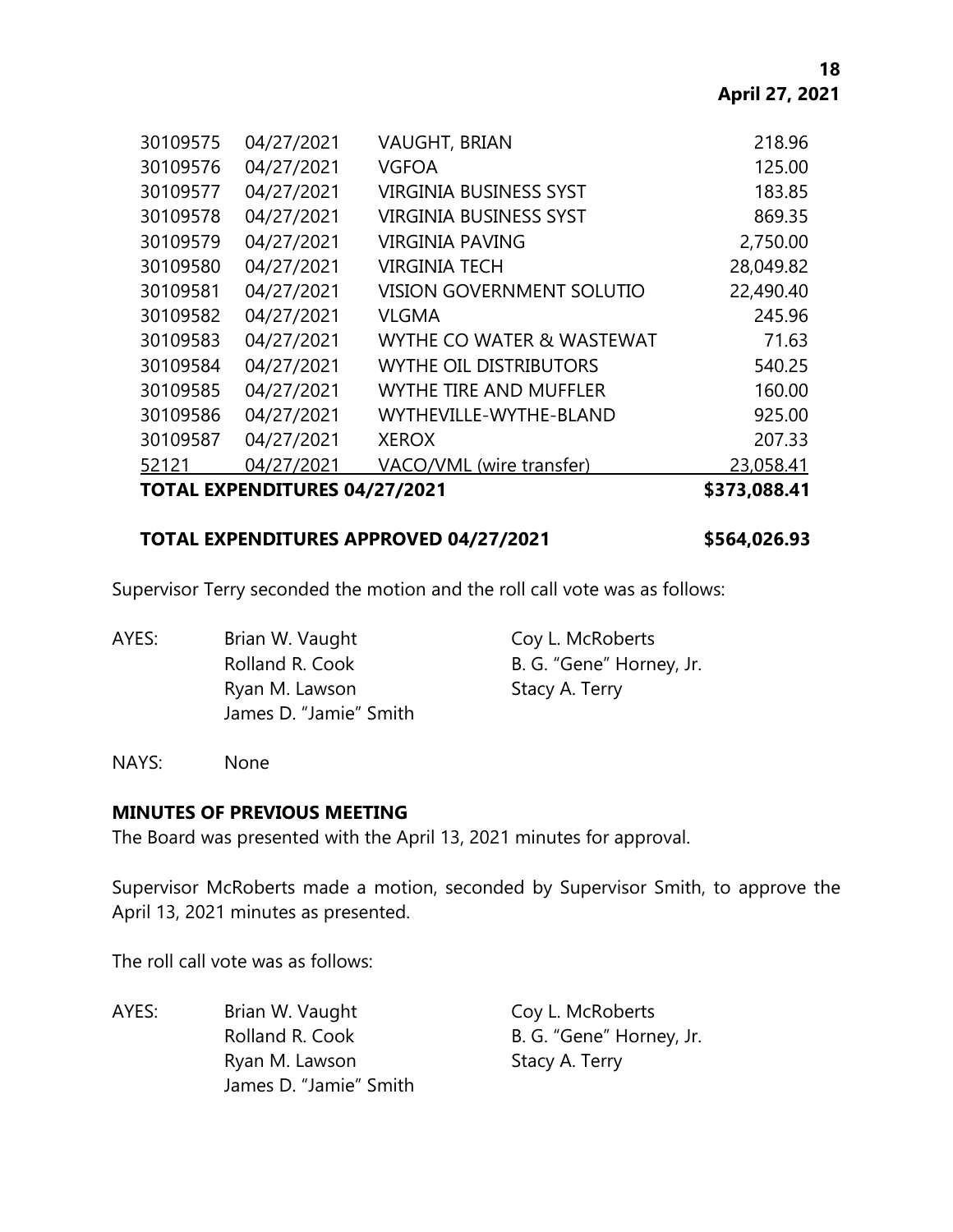NAYS: None

#### **TREASURER'S REPORT**

Treasurer, Lori Guynn, appeared before the Board and reported the following:

1. Revenue Statement – Mrs. Guynn reported that the Consolidated Account was comprised of \$70,254,525 of which \$47,584,567 was in the General Fund Account at the end of March. Revenue for the month remained relatively stable.

Both the Chair and Mr. Bear commented that the percentage of real estate revenue is impressive.

When asked about Games of Skill revenue, Mrs. Guynn said her understanding is that the Games of Skill tax revenue was not renewed for the upcoming fiscal year.

2. Delinquent Taxes – The Treasurer reported that delinquent real estate notices will be going out in the next week or so. Personal property delinquent notices were sent out last month. The Treasurer's Office is looking at having a judicial tax sale (real estate) on June 29th, location to be determined. Currently, there are about 15 parcels so far. Mrs. Guynn continues to send delinquent real estate properties to the attorneys on a weekly basis, totaling approximately 130 properties thus far. If property taxes remain unpaid for more than two years, they become eligible for a judicial tax sale.

Next week, the Treasurer's Office will place DMV Stops for unpaid personal property taxes. Taxpayers were notified they had until April 30<sup>th</sup> to pay with the DMV Stops being placed on May 1st.

#### **BUILDING & GROUNDS COMMITTEE REPORT**

1. Exit 77 Property – Supervisor Cook made a motion, as recommended by the Building & Grounds Committee, to revise the existing property line between parcels 43-26 and 43-26M to place the stormwater management facilities and conservation easement with the 43-26M property leased by the APEX Authority.

Mr. Bear explained that portions of the subject parcels were established for stormwater management when the barn construction and gravel parking were being planned. This proposal will revise the property line around the stormwater ponds and conservation easement, leaving a balance of property (east of the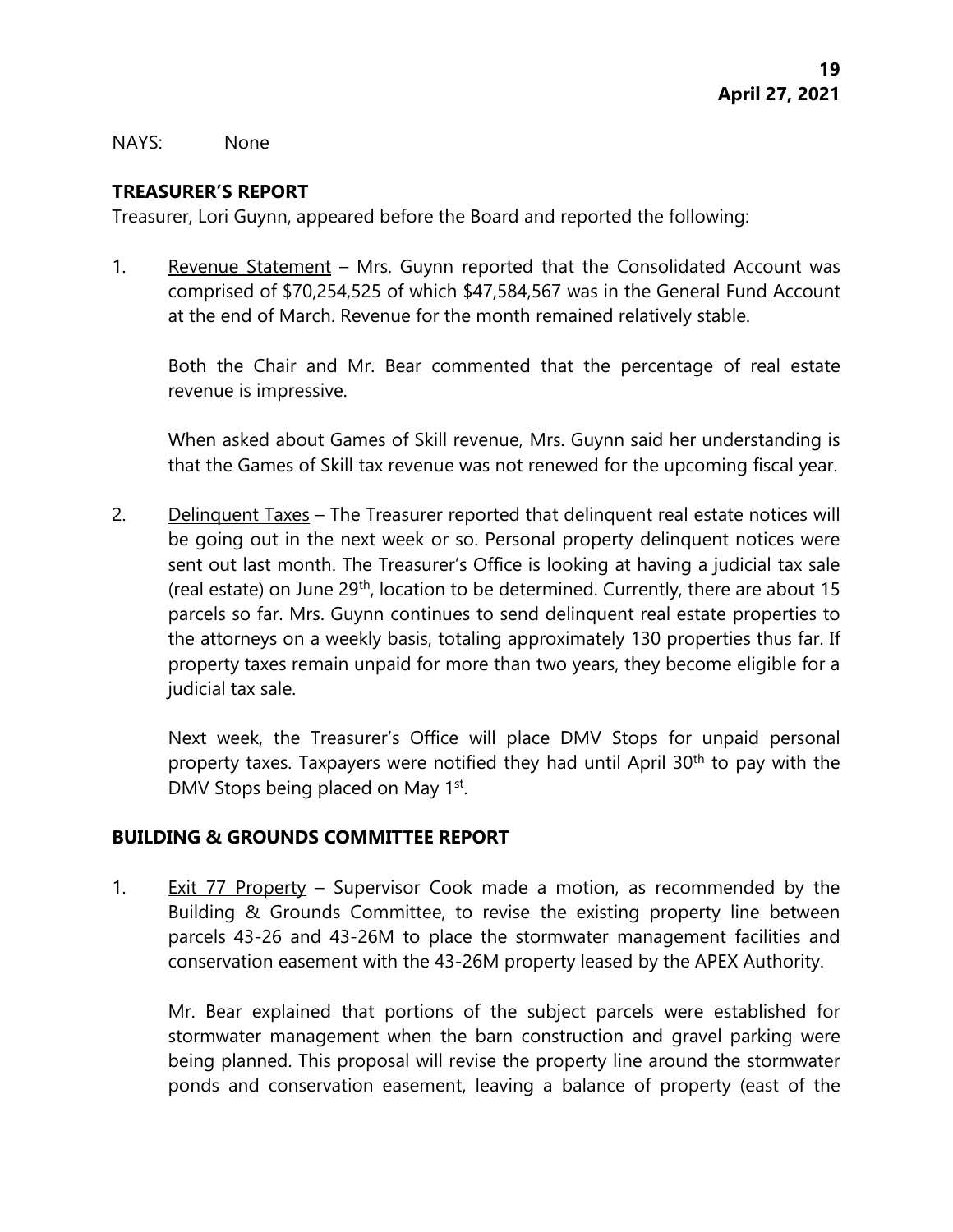easement) to market for sale (~45 acres), a northern tract of 29.5 acres and a southern tract of 14.7 acres. Mr. Bear said the parcels could be sold jointly or separately.

The roll call vote was as follows:

| Brian W. Vaught        | Coy L. McRoberts         |
|------------------------|--------------------------|
| Rolland R. Cook        | B. G. "Gene" Horney, Jr. |
| Ryan M. Lawson         | Stacy A. Terry           |
| James D. "Jamie" Smith |                          |
|                        |                          |

NAYS: None

# **CONSENT CALENDAR**

Supervisor Terry made a motion to approve the Consent Calendar as follows:

# **1. PAYROLL – March 2021:**

| <b>TOTAL</b>                    |    | 684,158.98 |
|---------------------------------|----|------------|
| Wythe County Wastewater Fund    |    | 23,741.00  |
| Water Department Fund           |    | 21,949.78  |
| <b>Courthouse Security Fund</b> |    | 11,923.74  |
| Police Activity Fund            |    | 48,875.39  |
| <b>General County Fund</b>      | -S | 577,669.07 |

**Check Numbers:** 16198-16358; 16364-16526 **Voucher Numbers:** 2001085-2001098; 2001103-2001116

# **2. STATUS REPORTS:**

- A. Animal Control Arlan Dunford
- B. Building & Grounds/Solid Waste Billy Bowers
- C. Building Inspection Kyle Taylor
- D. Emergency Services Jimmy McCabe
- E. Engineering Johnny Kincer
- F. Finance Regina Williams
- G. IT Todd Catron
- H. Parks & Recreation Kevin Williams
- I. Water & Wastewater Don Crisp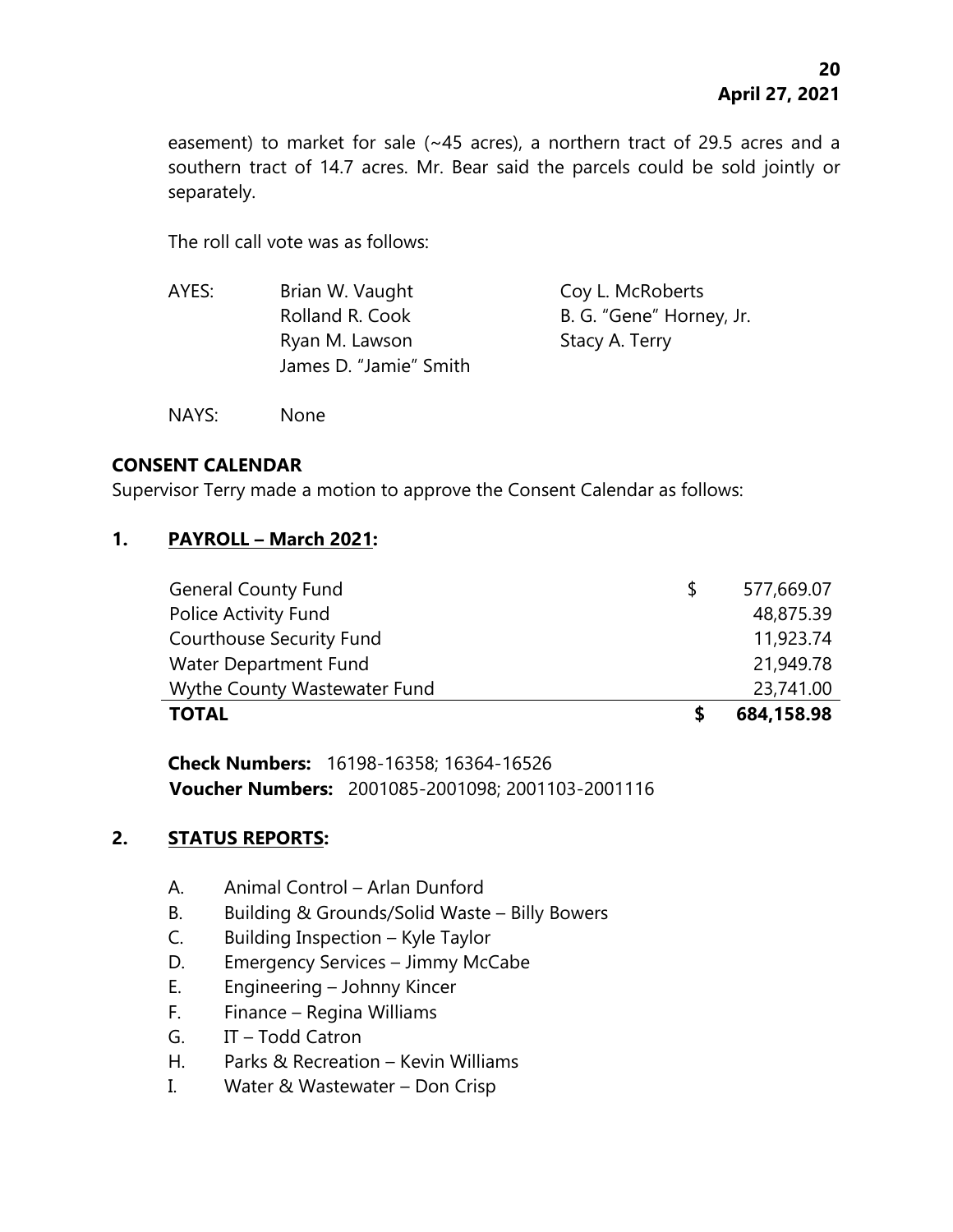#### **3. PERSONNEL:**

- A. Anderson, Nickolas Transferred from Full to Part-time Dispatch, Effective March 16, 2021
- B. Atwell, Ethan Hired, Full-time Deputy, Annual Salary \$31,939, Effective April 1, 2021
- C. Atwell, Frank Hired, Full-time Deputy, Annual Salary \$31,939, Effective April 1, 2021
- D. Rose, Dalton Hired, Full-time Deputy, Annual Salary \$31,939, Effective April 1, 2021

#### **4. BUDGET AMENDMENTS:**

- A. \$531.30 (32025-470030) Speedwell Fire Department Auto Claim, 2001 Ford F-150 (VIN 0723)
- B. \$802.60 (3102-461250) Sheriff Department Auto Claim, 2020 Dodge Durango (VIN 8994)

Supervisor Horney seconded the motion and the roll call vote was as follows:

| AYES: | Brian W. Vaught        | Coy L. McRoberts         |
|-------|------------------------|--------------------------|
|       | Rolland R. Cook        | B. G. "Gene" Horney, Jr. |
|       | Ryan M. Lawson         | Stacy A. Terry           |
|       | James D. "Jamie" Smith |                          |

NAYS: None

# **VDOT SIX-YEAR PLAN (ANDY FOWLER JOINED BY PHONE)**

Mr. Bear referenced the current Six-Year Plan included in the board package and said that there is funding to add about 3.5 miles (\$755,888) to the Plan. He also provided the Board with road options.

Mr. Fowler confirmed the County has 3.5 miles of additional roadway to be added to the Six-Year Plan. Historically, VDOT spends about \$220,000 per mile.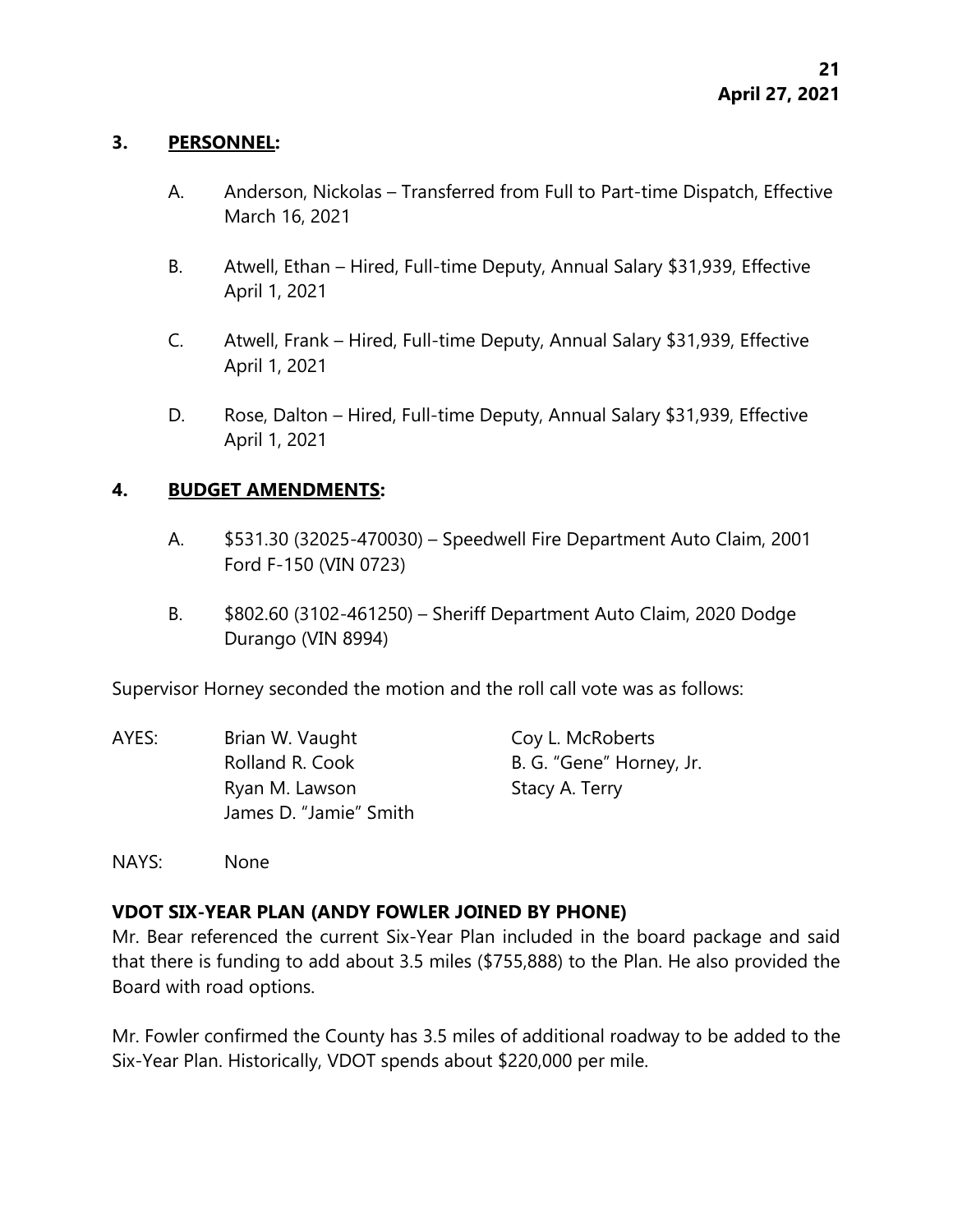Supervisor Smith asked if the 2.4 miles on Conners Valley can be split up into sections rather than doing it all at once.

Mr. Fowler said yes, that they can do it in any increments. He also said that their inability to previously add Conners Valley Road to the Plan was due to drainage issues. However, VDOT has been using maintenance funds to work on one section at a time to rectify those drainage issues. While they will continue to work on improving drainage, Conners Valley Road is at a point now where it can be added to the Six-Year Plan. Mr. Fowler also said that VDOT can leave the cattle guards in place but they may have to provide signage at each end of cattle guard restricting traffic to one lane.

Chair Vaught asked that both Gap of Ridge (final .4 miles) and Scenic Trail (.4 miles that many use as a short cut) be added to the Plan.

Supervisor Smith commented that he would be okay with doing just one mile (or 1.2) of Conners Valley Road now which would allow others to add their roads.

Supervisor McRoberts' concern for Riverview Road is that there are six new houses and the road and ditches are pretty bad.

Mr. Fowler said that based on the traffic count of Riverview Road (420), that would be money well spent.

Supervisor McRoberts asked for a guardrail on Route 69 at the top of the hill near the Goins residence.

Mr. Fowler will send someone out to assess that area. He said that County Safety Money could be used for this, and he will let Mr. Bear know the outcome of their assessment.

Supervisor Smith said that Reed Creek Drive is in bad shape (road along the creek) and that it's especially dangerous for the school buses on that route, in particular, from 1414 to 1778 Reed Creek Drive.

Mr. Bear recommended a public hearing on May 25<sup>th</sup>; Mr. Fowler responded that VDOT needs to have all public hearings complete (and resolutions signed) by the end of May.

The Chair thanked Mr. Fowler and VDOT for the work they did on Gullion Ford Road, and for the prompt pickup of trash bags during the recent clean up.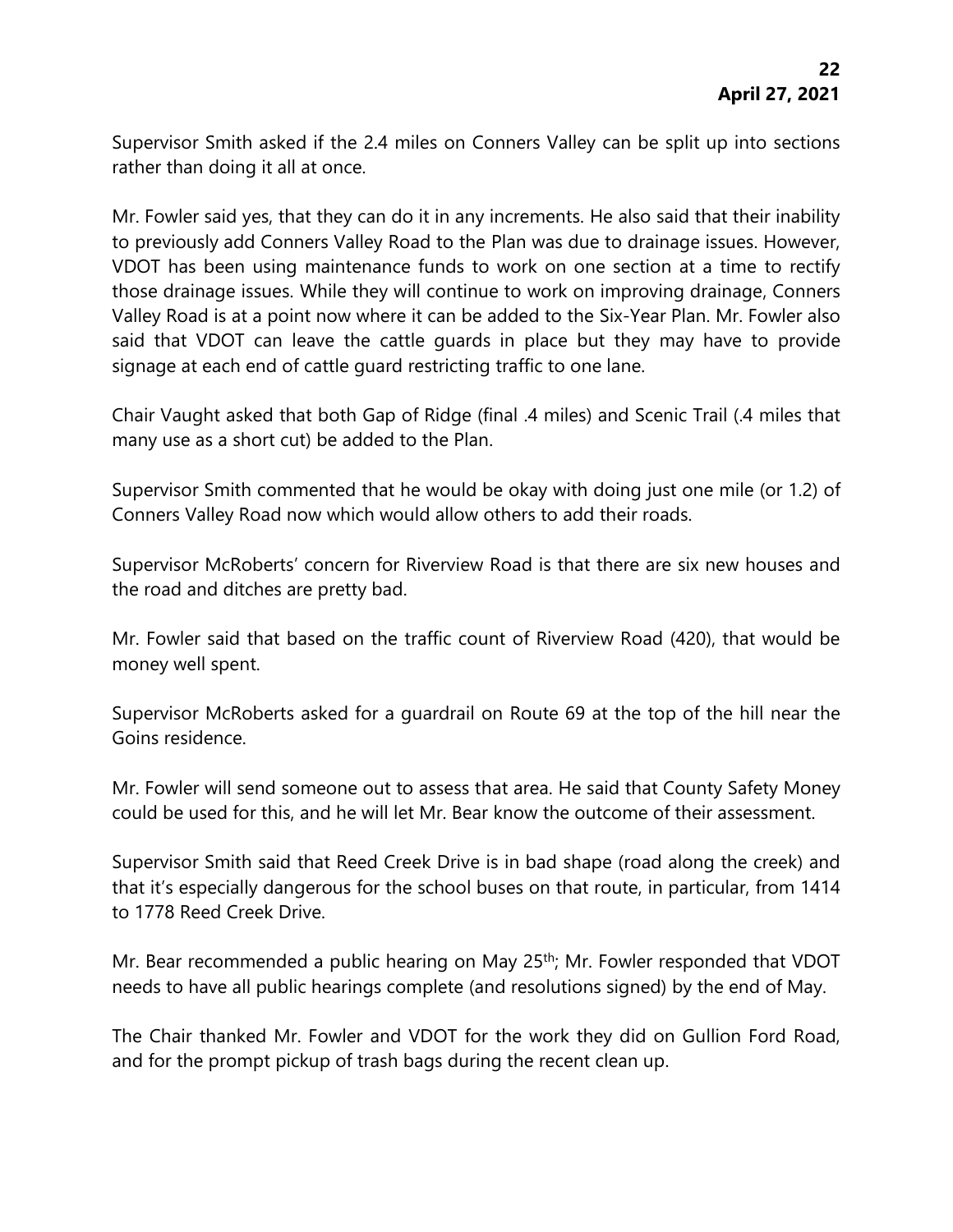Supervisor McRoberts thanked VDOT for the work done on Pope Road and asked when it will be completed.

Mr. Fowler responded that it's moving along well. All the pipes were installed, and after re-evaluation of the drainage near the Cox driveway, they determined best course of action is to cut the driveway and install two 36" pipes that will allow for much better flow; then they will fix the driveway. Mr. Fowler said they had to request another environmental permit in order to do this work but they continue to work on the road. They expect the permit in the next couple weeks. The Pope Road project should be complete mid-summer.

Supervisor Horney asked about the pothole on St. Peters Road (west of Jonas Town Road) and that a quardrail is needed on Dry Road about 3/4 miles from Cedar Springs Road where there is quite a drop off.

# (Mr. Fowler disconnected from the meeting.)

Mr. Bear will prepare a final draft of the road list for review at the next board meeting.

#### **ASSISTANT COUNTY ADMINISTRATOR REPORT**

Mr. Hankins provided the following updates:

- 1. CAMA System (Mass Appraisal) The beta install is complete and the final install expected on May 12. While the new system won't generate taxes this year, it should be fully functional by January 1<sup>st</sup>. Mr. Hankins extended thank to Mrs. Vaught and Mr. Dunford (IT) for their outstanding assistance.
- 2. Broadband Partnership Responses to the RFQ/RFP are due May 3rd. The County will begin their evaluation and will then submit State funding application starting in June. Mr. Hankins hopes to get guidance from the Federal government as to specific uses of American Rescue Plan money.
- 3. Comprehensive Plan The County staff will take the consultant on a tour throughout the County to assess and evaluate various areas.
- 4. Capital Improvements Plan ("CIP") Mr. Hankins reported that he is waiting on Federal guidance relating to the American Rescue Plan before the CIP is finalized.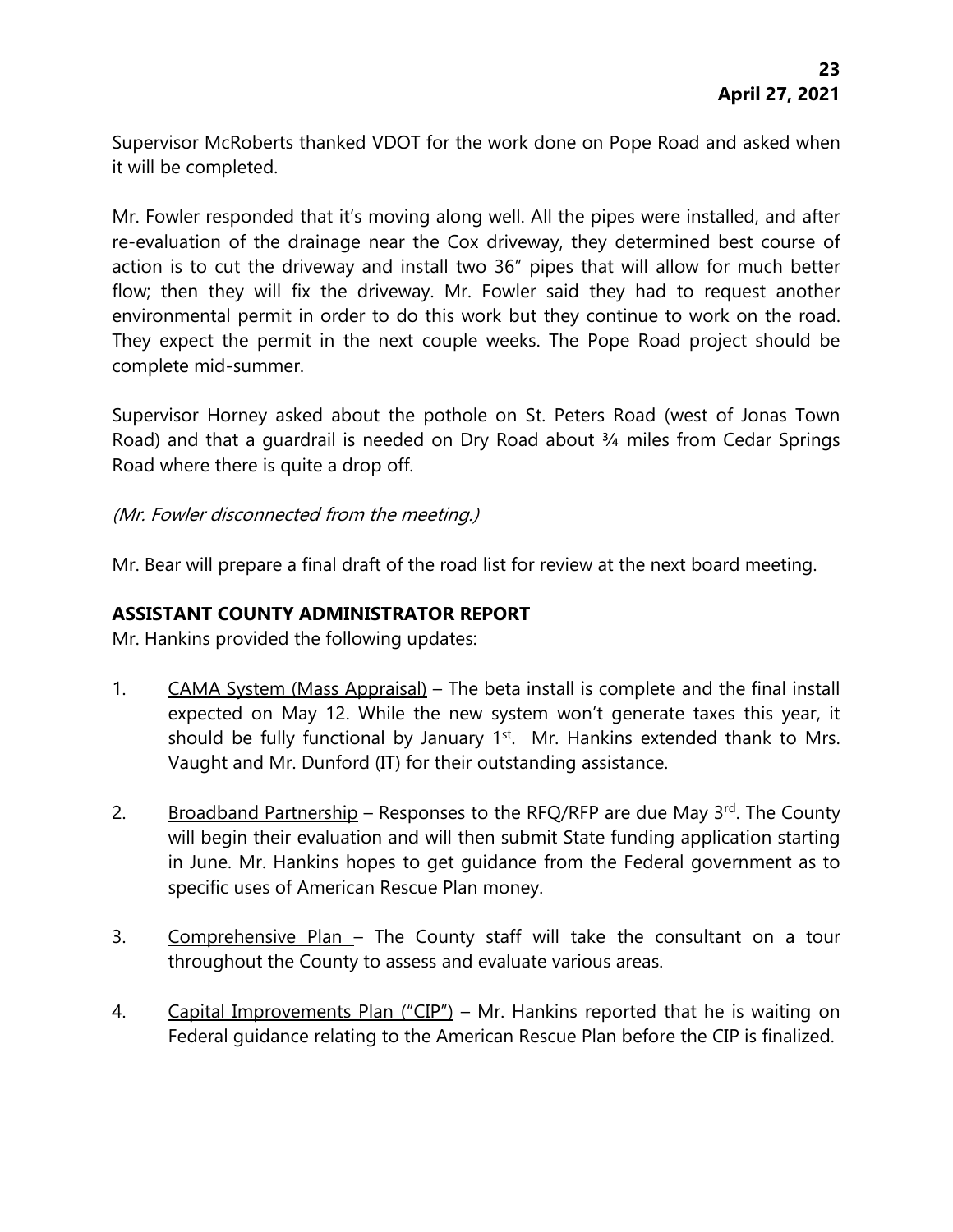- 5. Public Information Officer Mr. Hankins is pleased to announce that a new PIO will be starting work on May 10<sup>th</sup>.
- 6. CARES Act Projects The County has wrapped up the Fire Department pick-up trucks with good publicity, ambulance purchases are complete, as is the Broadband study. There is ample PPE in storage and Mr. Hankins continues to distribute as needed.
- 7. Other Mr. Hankins continues to provide COVID-19 updates, has prepared venue operations study for the budget, is working with Emergency Management Coordinator to evaluate fire apparatus, and is working on a new employee policies/handbook. There are some application grants currently out there, and Mr. Hankins has recently fulfilled a few FOIA requests. In addition, he just finished an article that will appear in the May newsletter of Virginia Local Government Managers Association on broadband access inequity. He also has participated in training and webinars.

Chair Vaught and others commended Mr. Hankins for a job well done in light of the short time he's been here. His efforts have allowed Mr. Bear to focus more of his time on economic development.

Supervisor Cook asked about the Broadband study and if the County is going to end up owning the cell towers.

Mr. Hankins replied that it's complicated and that each site will be individually negotiated. However, it will not hinder any of our current or future public safety needs.

Mr. Bear emphasized that the County does not want to be a broadband provider and that we have plenty of good providers from which to choose.

# **COUNTY ADMINISTRATOR REPORT**

- 1. Sheriff's Department Mr. Bear stated the Sheriff's Department has submitted the following two requests:
	- a. Electronic Summons Transfer to amend and appropriate \$662.16 for recently procured equipment for several of their vehicles.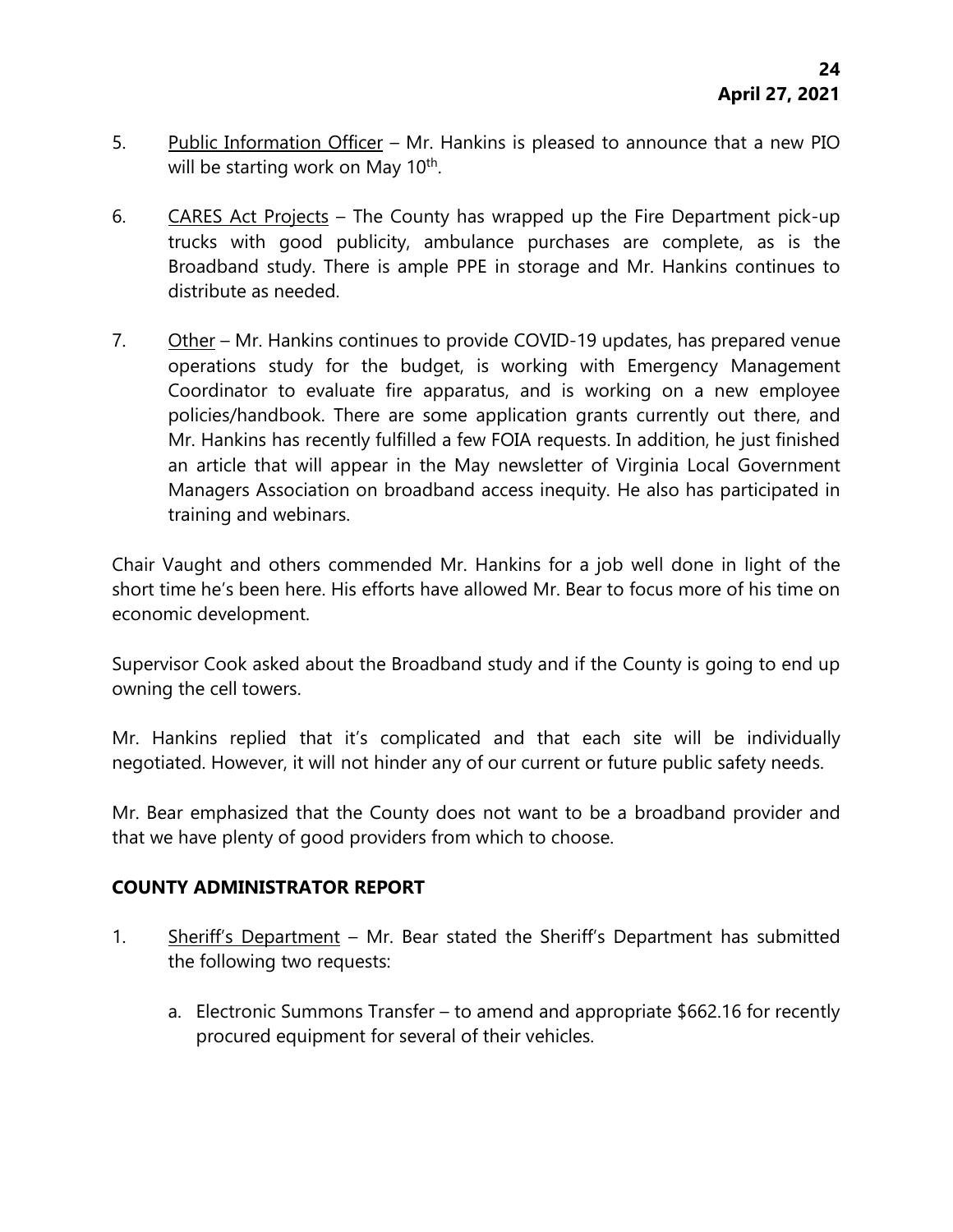Supervisor Smith made a motion, seconded by Supervisor Cook, to amend and appropriate \$662.16 for electronic ticketing equipment, as presented.

The roll call vote was as follows:

| AYES: | Rolland R. Cook<br>Jamie D. "Jamie" Smith<br>Coy L. McRoberts | B. G. "Gene" Horney, Jr.<br>Stacy A. Terry |
|-------|---------------------------------------------------------------|--------------------------------------------|
| NAYS: | <b>None</b>                                                   |                                            |
|       | ABSTAIN: Brian W. Vaught                                      | Ryan M. Lawson                             |

b. Secondary Livescan Fingerprinting System – to amend and appropriate \$11,168 for the purchase of an additional fingerprinting system to be placed next to General District Courtroom to avoid having to bring subjects to the Sheriff's Office.

Supervisor Smith made a motion, seconded by Supervisor Terry, to amend and appropriate \$11,168 for the fingerprinting system, as presented.

The roll call vote was as follows:

| AYES: | Rolland R. Cook        | B. G. "Gene" Horney, Jr. |
|-------|------------------------|--------------------------|
|       | Jamie D. "Jamie" Smith | Stacy A. Terry           |
|       | Coy L. McRoberts       |                          |

NAYS: None

ABSTAIN: Brian W. Vaught Ryan M. Lawson

2. General Registrar Appropriation – Mr. Bear explained that the Registrar has requested to amend and appropriate \$1,000 from the State's reimbursement for return postage costs for absentee voting.

Supervisor McRoberts made a motion, seconded by Supervisor Cook, to amend and appropriate \$1,000 for reimbursement of postage costs as presented.

The roll call vote was as follows: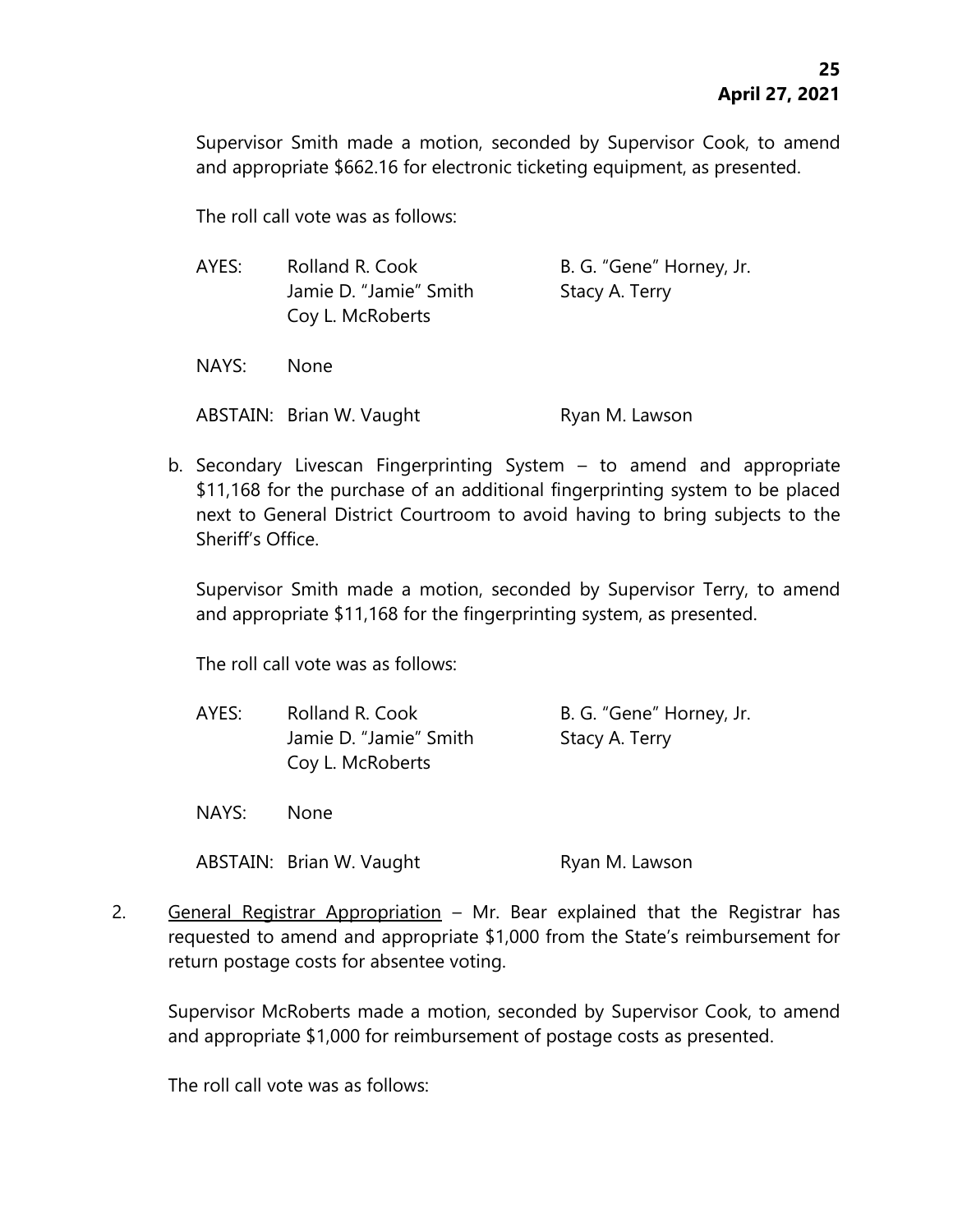AYES: Brian W. Vaught Coy L. McRoberts Ryan M. Lawson Stacy A. Terry James D. "Jamie" Smith

Rolland R. Cook B. G. "Gene" Horney, Jr.

NAYS: None

3. County Bank Account – Approval is requested to add the Assistant County Administrator, Matt Hankins, to the county bank account with signature authority.

Supervisor Terry made a motion, seconded by Supervisor Horney to add Mr. Hankins' name to the county bank account.

The roll call vote was as follows:

- AYES: Brian W. Vaught Coy L. McRoberts Rolland R. Cook B. G. "Gene" Horney, Jr. Ryan M. Lawson Stacy A. Terry James D. "Jamie" Smith
- NAYS: None
- 4. Appointments Mr. Bear advised the following entities have appointments expiring on June 30<sup>th</sup>: Crossroads Regional Industrial Facility Authority ("CRIFA"), Wythe-Grayson Regional Library, and Wytheville Community College Board (two vacancies). The college has a long list of qualifications that must be met by appointees.

Chair Vaught was contacted about a vacancy on the Mountain Community Action Program ("MCAP") Board.

a. Mountain Community Action Program – Supervisor Terry made a motion, seconded by Supervisor Cook, to appoint Katherine Hagwood to the MCAP Board.

The roll call vote was as follows:

| AYES: | Brian W. Vaught | Coy L. McRoberts         |
|-------|-----------------|--------------------------|
|       | Rolland R. Cook | B. G. "Gene" Horney, Jr. |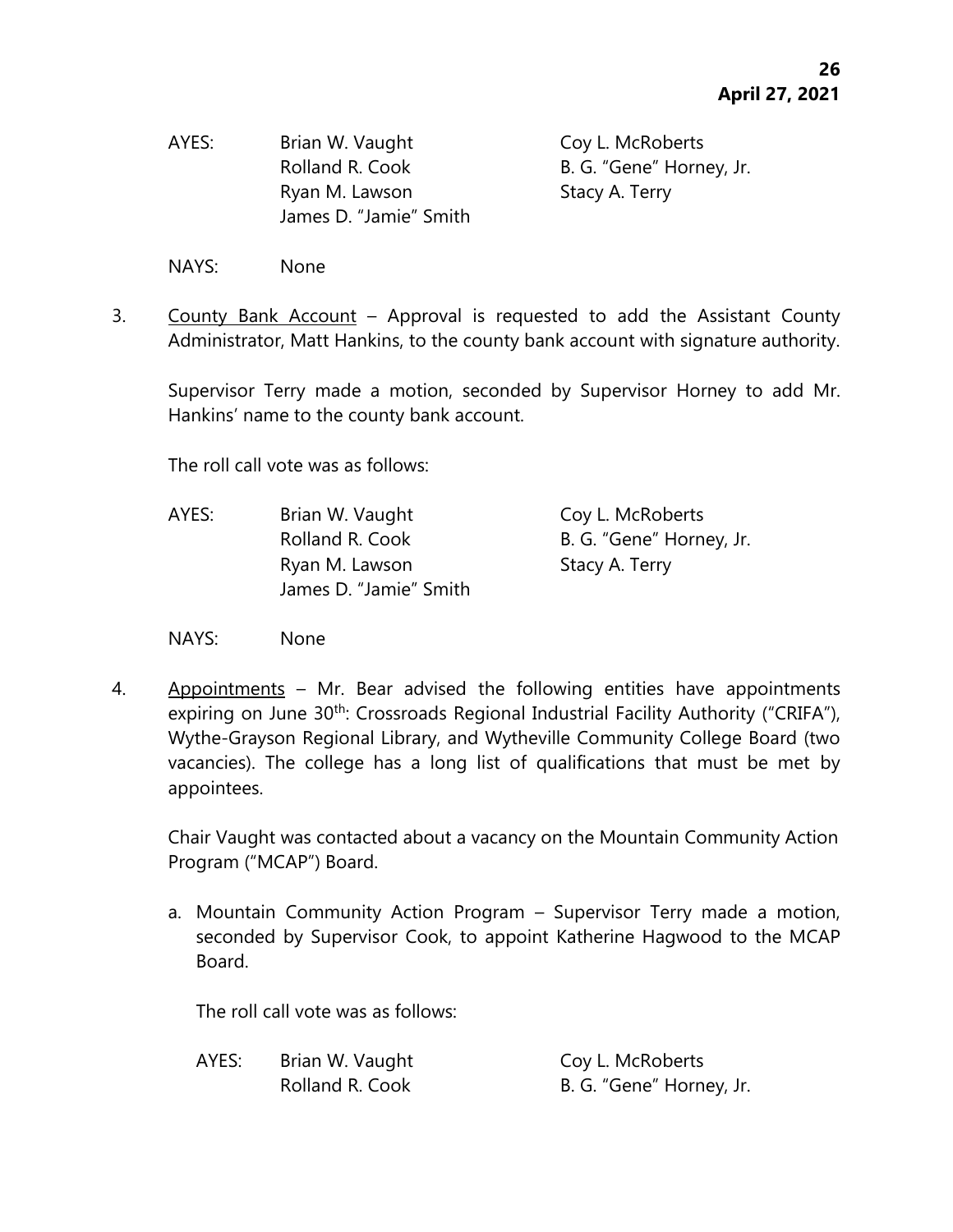Ryan M. Lawson Stacy A. Terry James D. "Jamie" Smith

NAYS: None

b. Crossroads Regional Industrial Facility Authority – Supervisor Smith made a motion, seconded by Supervisor Terry, to reappoint Vice Chair Lawson to the CRIFA Board.

The vote on the motion was unanimous.

- c. APEX Authority Mr. Bear has not yet received confirmation about the potential vacancy on the Authority.
- d. Wytheville Community College Board Chair Vaught commented that it would be ideal to get someone who has agricultural experience if anyone knows of any individuals.
- 5. Rural Retreat Volunteer Emergency Services Mr. Bear explained that RRVES requested their remaining allotment for FY21 (\$12,708.44) as well as an additional \$5,000 to help them with past due bills. Mr. McCabe met with the Captain and Chairman to review and discuss RRVES finances. It is recommended that members from the Board of Supervisors and County staff, meet with reps from the Town Council and RRVES to come up with a viable financial plan going forward.

Supervisor McRoberts made a motion, seconded by Vice Chair Lawson, to approve RRVES' request and issue a check in the amount of \$17,708.44, contingent upon receiving requested backup.

The roll call vote was as follows:

AYES: Brian W. Vaught Coy L. McRoberts Rolland R. Cook B. G. "Gene" Horney, Jr. Ryan M. Lawson Stacy A. Terry James D. "Jamie" Smith

NAYS: None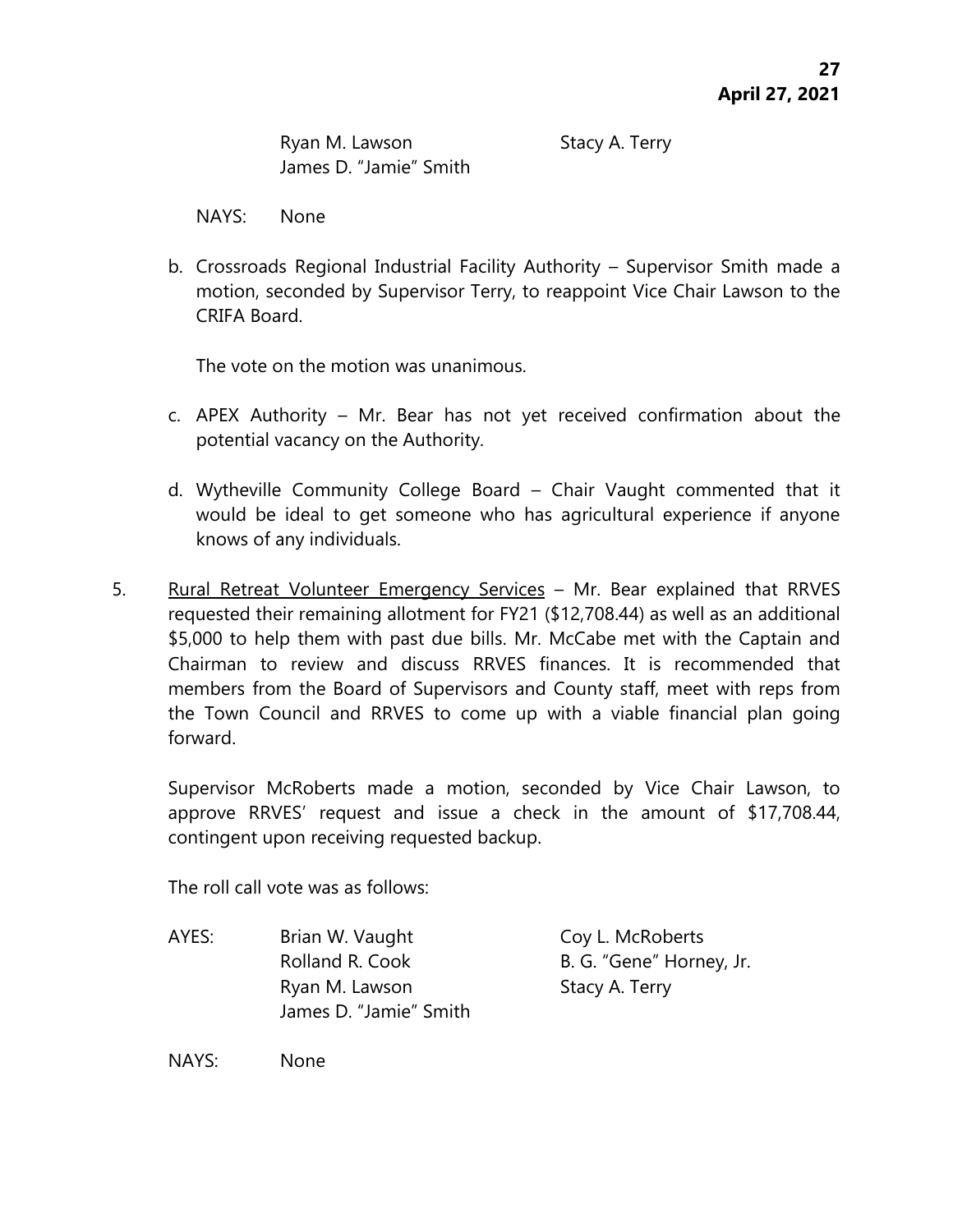Chair Vaught and Supervisor Terry agreed to participate in the meeting with RRVES. The Chair also recommends asking our congressman for assistance with Medicare's outstanding payments.

6. Amendment of V&M Contract for Minimum Wage Increase – Mr. Bear explained that in the contract/bid documents there is a clause allowing for amendments for minimum wage increases. He and Mr. Bowers met with Mr. Moore to discuss the amendment. They recommend approval of the amendment bringing the monthly rate of \$113,000 to \$118,696 for the remainder of this fiscal year then increasing to \$119,807 for first two quarters of next fiscal year, then \$124,845 for the next two quarters.

Vice Chair Lawson made a motion, seconded by Supervisor Smith, to approve the contract amendment with V&M, as presented.

The roll call vote was as follows:

AYES: Brian W. Vaught Coy L. McRoberts Rolland R. Cook B. G. "Gene" Horney, Jr. Ryan M. Lawson Stacy A. Terry James D. "Jamie" Smith

NAYS: None

7. Cigarette Tax Ordinance – Schedule Public Hearing – Mr. Bear stated that the proposed ordinance requires a public hearing. This ordinance is being considered by all localities in the Mount Rogers Cigarette Tax Board group. Basically, the tax is \$.02 per cigarette (\$.40 per pack). It is recommended the public hearing be held on May 25<sup>th</sup>.

Supervisor Terry made a motion, seconded by Supervisor Smith, to set a public hearing on the proposed Cigarette Tax Ordinance for May 25, 2021 at 6:10 p.m.

The roll call vote was as follows:

AYES: Brian W. Vaught Coy L. McRoberts Rolland R. Cook B. G. "Gene" Horney, Jr. Ryan M. Lawson Stacy A. Terry James D. "Jamie" Smith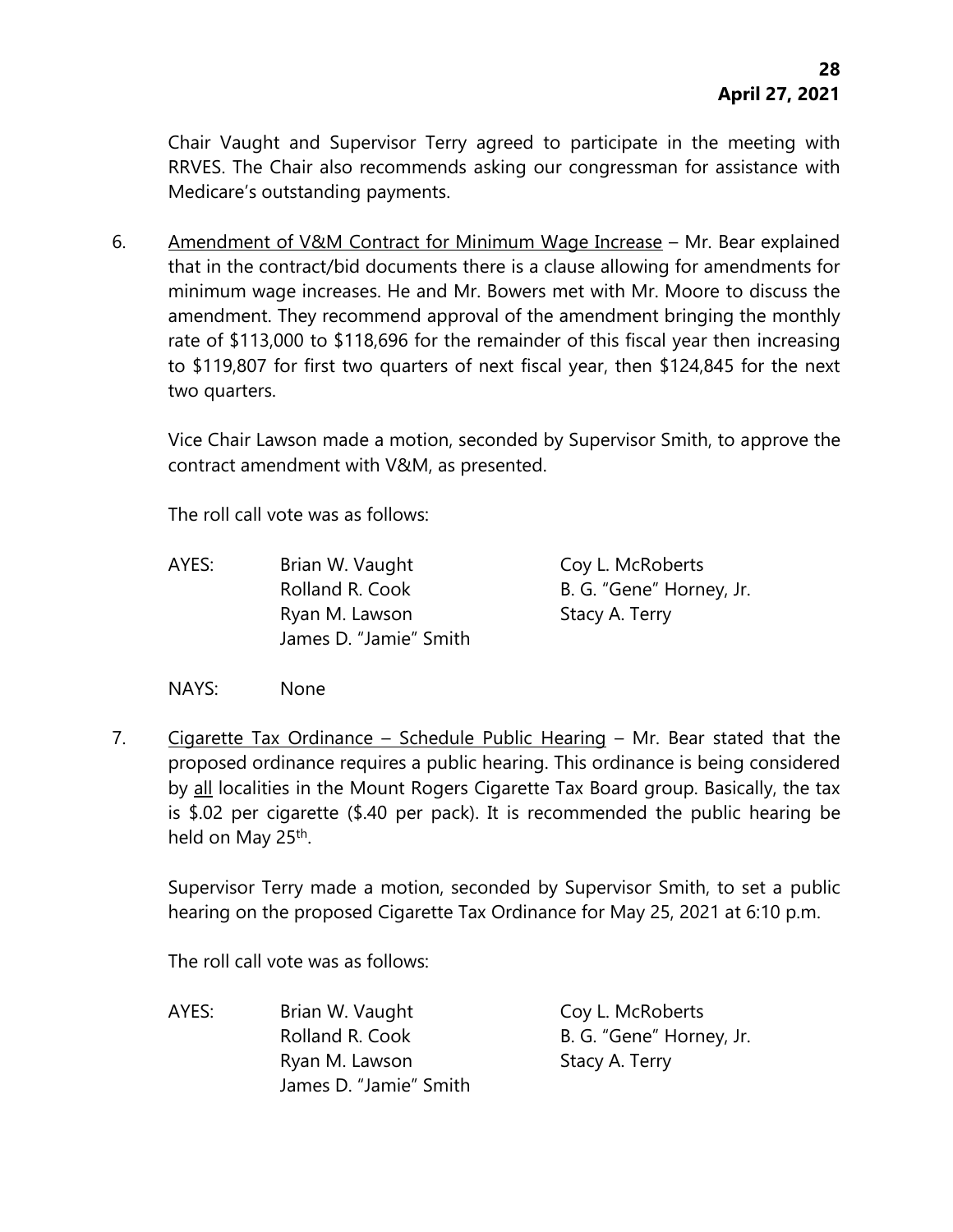NAYS: None

8. Tax Levy for 2021 – Mr. Bear stated that there is no change to the tax levy in the coming year. However, a public hearing is required and he recommends setting it for May 25<sup>th</sup>. Due to several budgetary carryovers, as well as savings due to refinancing, the Board agreed not to increase taxes at this time.

Supervisor Terry made a motion, seconded by Vice Chair Lawson, to set a public hearing on the Proposed Tax Levy for 2021 on May 25, 2021 at 6:05 p.m.

The roll call vote was as follows:

| AYES: | Brian W. Vaught        | Coy L. McRoberts         |
|-------|------------------------|--------------------------|
|       | Rolland R. Cook        | B. G. "Gene" Horney, Jr. |
|       | Ryan M. Lawson         | Stacy A. Terry           |
|       | James D. "Jamie" Smith |                          |

NAYS: None

- 9. Budget and Water/Wastewater Rate Work Session Mr. Bear mentioned there are a few budget items that have yet to be finalized. He recommended meeting on Tuesday, May  $4<sup>th</sup>$  at 5:00 p.m.
- 10. Animal Control Inspection Mr. Bear said this is for information only. It was a good inspection and staff, as well as volunteers, should be commended.
- 11. Austinville Wastewater Project Mr. Bear explained this is a very old system with infiltration and exfiltration issues. Funding was obtained thru the VRA in the amount of \$810k, of which \$203k is a principal forgiveness note. The remainder is basically interest-free with the principal forgiveness. However, the work was bid out but unfortunately came in over budget. Mr. Bear explained that many contractors are busy with other large projects tying them up until 2022. As such, he recommends an extension of the VRA loan to allow the County time to renegotiate with contractors.

Vice Chair Lawson made a motion, seconded by Supervisor Cook, to request an extension of the VRA loan terms.

The roll call vote was as follows: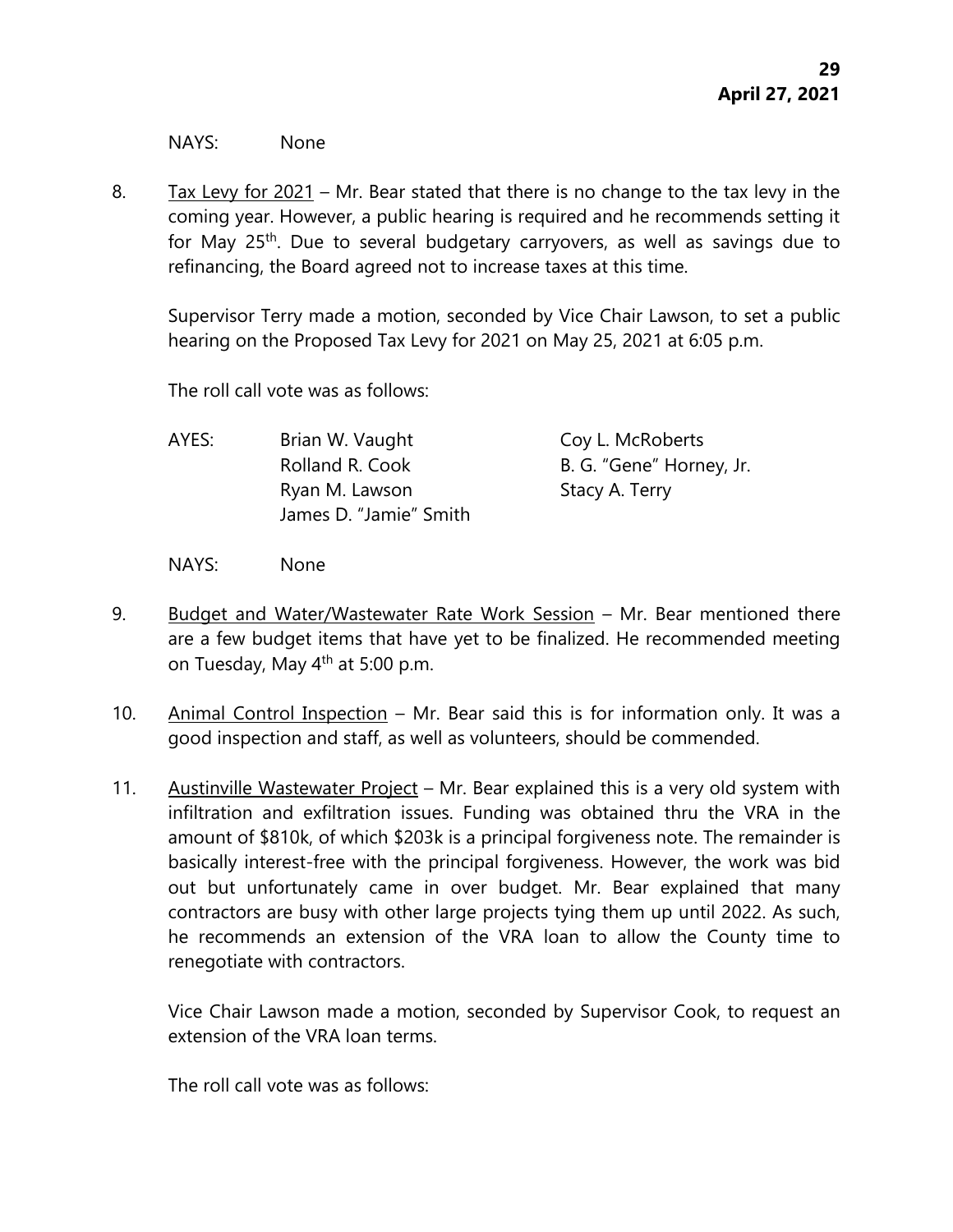| AYES: | Brian W. Vaught        | Coy L. McRoberts         |
|-------|------------------------|--------------------------|
|       | Rolland R. Cook        | B. G. "Gene" Horney, Jr. |
|       | Ryan M. Lawson         | Stacy A. Terry           |
|       | James D. "Jamie" Smith |                          |
|       |                        |                          |

NAYS: None

# **COUNTY ATTORNEY REPORT**

County Attorney Scot Farthing shared a list of his assignments with the Board. No questions or concerns were raised.

#### **SUPERVISORS' REPORTS**

1. St. Peters Road Catch Pond – Supervisor Horney said there is a strong and foul odor that, he believes, is coming from the dirt catch pond.

#### **CLOSED MEETING**

Vice Chair Lawson made a motion, seconded by Supervisor Terry, to enter into Closed Meeting under Code of Virginia Section 2.2-3711-A.3, Acquisition/Disposition of Real Property, and Section 2.2-3711-A.5, Prospective Business or Industry (Projects Flow and Honey Bee).

The roll call vote on the motion was as follows:

| AYES: | Brian W. Vaught        | Coy L. McRoberts         |
|-------|------------------------|--------------------------|
|       | Rolland R. Cook        | B. G. "Gene" Horney, Jr. |
|       | Ryan M. Lawson         | Stacy A. Terry           |
|       | James D. "Jamie" Smith |                          |

NAYS: None

Supervisor Horney made a motion, seconded by Supervisor McRoberts, to return to open meeting.

The roll call vote on the motion was as follows:

| AYES: | Brian W. Vaught | Coy L. McRoberts         |
|-------|-----------------|--------------------------|
|       | Rolland R. Cook | B. G. "Gene" Horney, Jr. |
|       | Ryan M. Lawson  | Stacy A. Terry           |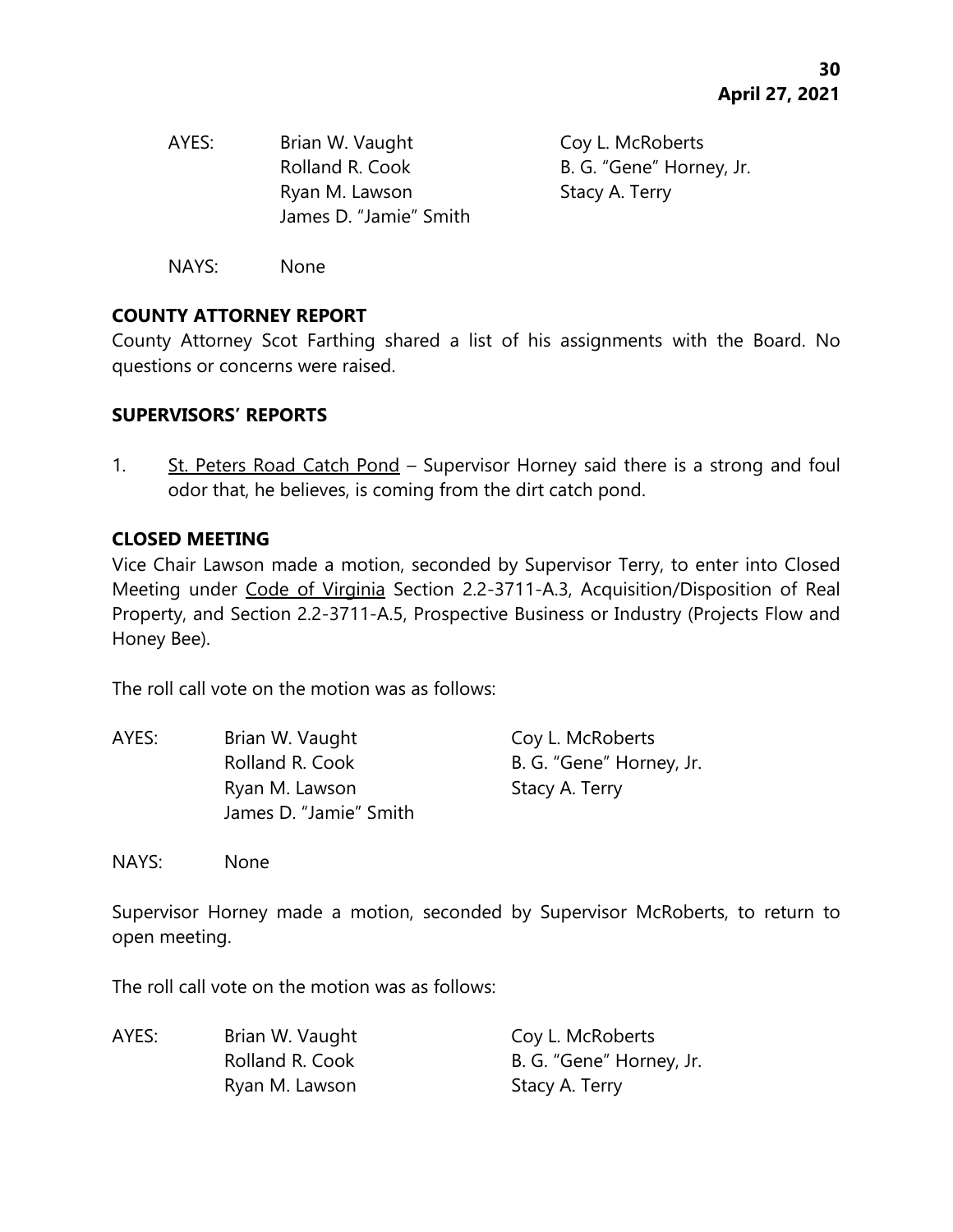James D. "Jamie" Smith

NAYS: None

Upon returning to open meeting, Supervisor McRoberts made a motion, seconded by Supervisor Terry, to adopt the following Resolution certifying the business conducted in closed meeting as follows:

# **RESOLUTION CERTIFICATION OF CLOSED MEETING**

**WHEREAS,** the Wythe County Board of Supervisors has convened a closed meeting on this date pursuant to an affirmative recorded vote and in accordance with the provisions of the Virginia Freedom of Information Act; and,

**WHEREAS,** Section 2.2-3712 of the Code of Virginia requires a certification by the Wythe County Board of Supervisors that such meeting was conducted in conformity with Virginia law; and,

**NOW, THEREFORE, BE IT RESOLVED** that the Wythe County Board of Supervisors hereby certifies that, to the best of each member's knowledge, (i) only public business matters lawfully exempted from open meeting requirements by Virginia law were discussed in the closed meeting to which this certification resolution applies, and (ii) only such public business matters as were identified in the motion convening the closed meeting were heard, discussed, or considered by the Wythe County Board of Supervisors.

The roll call vote on the motion was as follows:

AYES: Brian W. Vaught Coy L. McRoberts Rolland R. Cook B. G. "Gene" Horney, Jr. Ryan M. Lawson Stacy A. Terry James D. "Jamie" Smith

NAYS: None

Chair Vaught noted for the record that Supervisor Smith was not present for the entirety of the closed meeting.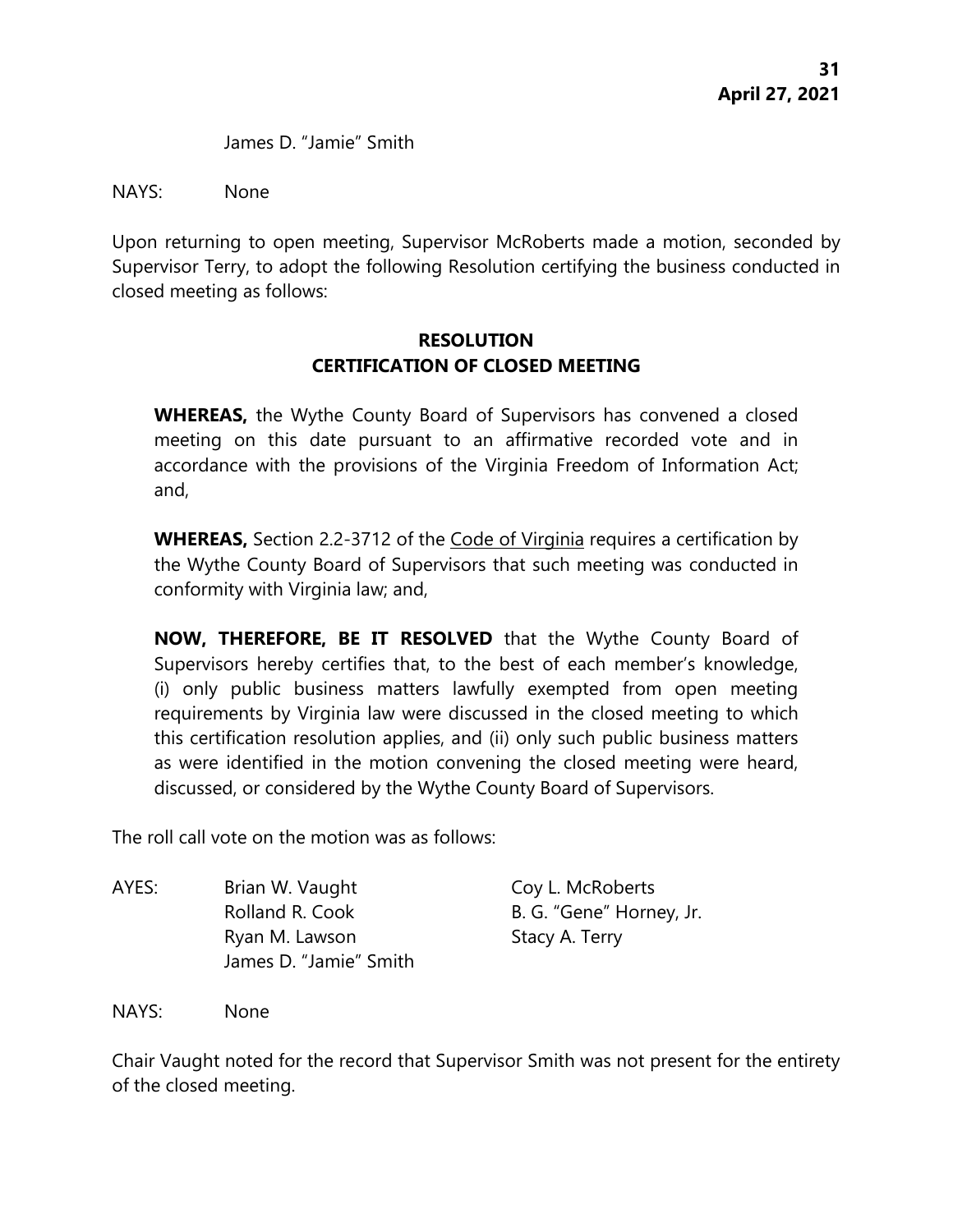#### **RECESS**

Vice Chair Lawson made a motion, seconded by Supervisor Cook, to recess until Tuesday, May 4, 2021 at 5:00 p.m. for Budget and Water Rates Work Session.

The vote on the motion was unanimous.

#### **RECONVENE**

The Board reconvened on Tuesday, May 4, 2021 at 5:15 p.m. in the Emergency Operations Center Conference Room, 290 South Sixth Street, Wytheville, Virginia.

#### **MEMBERS PRESENT:**

Brian W. Vaught, Chair Coy L. McRoberts Ryan M. Lawson, Vice Chair **James D. "Jamie"** Smith Rolland R. Cook Stacy A. Terry B. G. "Gene" Horney, Jr.

# **STAFF PRESENT:**

Stephen D. Bear, County Administrator Matthew C. Hankins, Assistant County Administrator Don Crisp, Water/Wastewater Director Martha Collins, Administrative Assistant/Clerk

# **OTHERS PRESENT:**

Elvan Peed, Peed & Bortz, LLC

# **BUDGET & WATER RATES WORK SESSION**

The Board met to participate in a Water Rates Work Session and to review and discuss FY2022 Budget funding requests. The Board reached a consensus on recommending the following for the FY2022 budget:

- 1. Include Registrar's assistant as a full-time position.
- 2. Not including funding for part-time or full-time staff for fire department.
- 3. Operational budget revenue of \$13,500,000 local funds for school system.
- 4. Include full-time Assistant Recreation Specialist and increase RR Lake Part-time to \$35,000.
- 5. Recommend salary increases averaging 5% and increase in part-time pay for Courtroom Security to \$13 per hour and School Resource Officer to \$16 per hour.